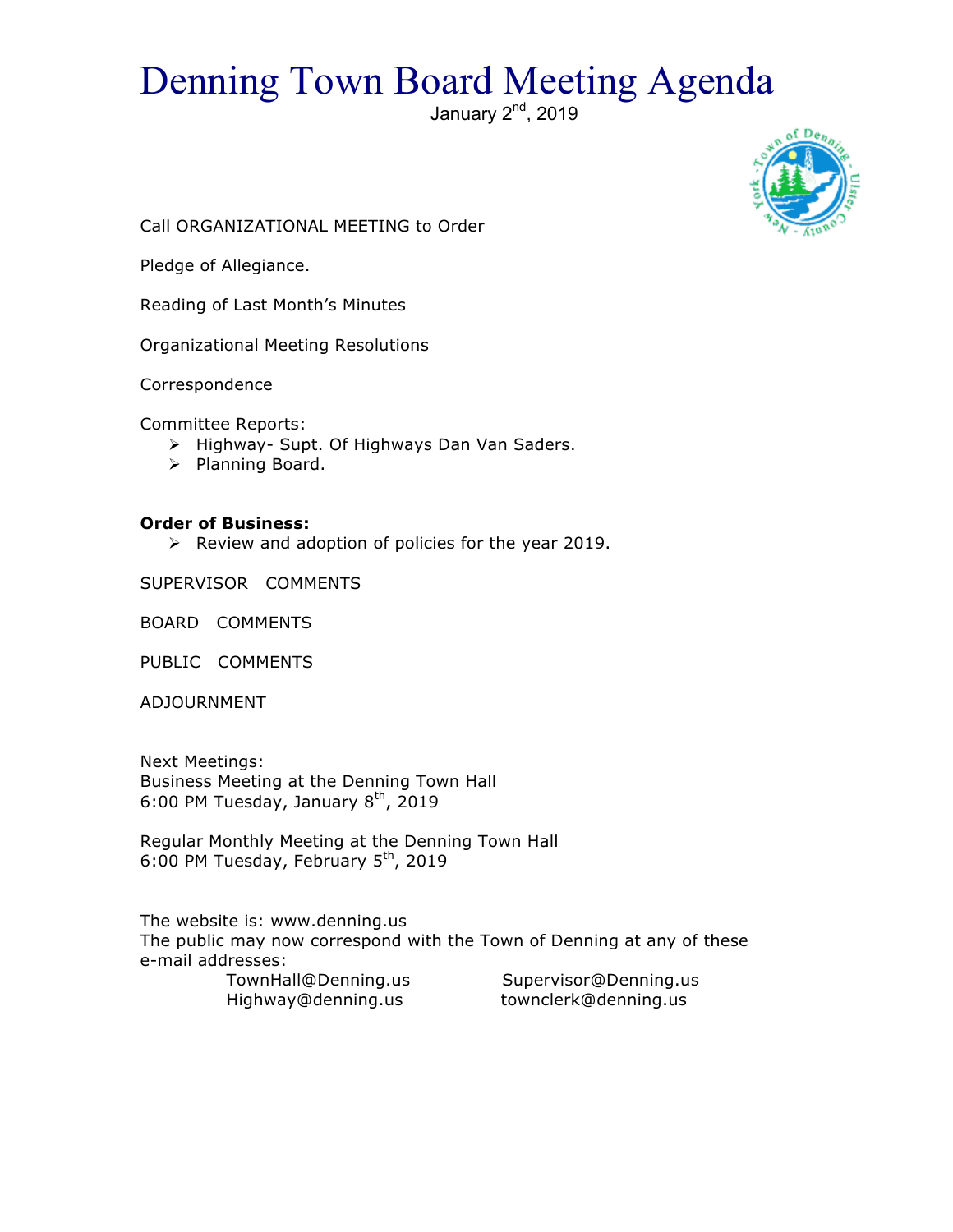# **Resolution No. 1 of 2019 of the Town of Denning**

New York State Town Law section 63 authorizes the Town Board to determine the rules of its procedure,

**RESOLVED** that all Town meetings and public hearings will be conducted in accordance with New York State Open Meetings Law, and in such spirit that the following rules be enacted:

- 1. That a majority of any convened Board shall constitute a quorum for the transaction of business, but a lesser number may adjourn.
- 2. That the vote upon every question shall be taken by ayes and nays, and that the names of the members present and their votes shall be entered into the minutes.
- 3. That every act, motion or resolution shall require for its adoption the affirmative vote of a majority of all of the members of the convened Board.
- 4. That public participation at all regular and special Town Board meetings will be limited to commentary during established intervals as documented in each meeting agenda.
- 5. That any person speaking to the Town Board at all regular or special Town Board meetings will only be heard at the consent of the Supervisor or presiding Public Officer, and that they will be required to address their remarks exclusively to the Town Board without engaging the public in debate.
- 6. That all interested persons will have the right to attend public hearings of the Town, participate freely and make inquiries relating to the purposes thereof.
- 7. That public participation at all public hearings will consist of commentary limited to the purpose of the hearing, being only directed towards the convening Town agency.
- 8. That votes will not be taken by any convened Board on any pending legislation, permit application, zoning variance application or appeal during any public hearing that is subject thereof.
- 9. That response to any public commentary at any public meeting or hearing will be at the discretion of the Supervisor, Chairman or Deputy of any convened Town agency, and that the presiding Public Officer shall have the authority to refer any questions to the Attorney for the Town, or to other Board members.
- 10. That these rules may be amended at any time during the calendar year by resolution of the Town Board.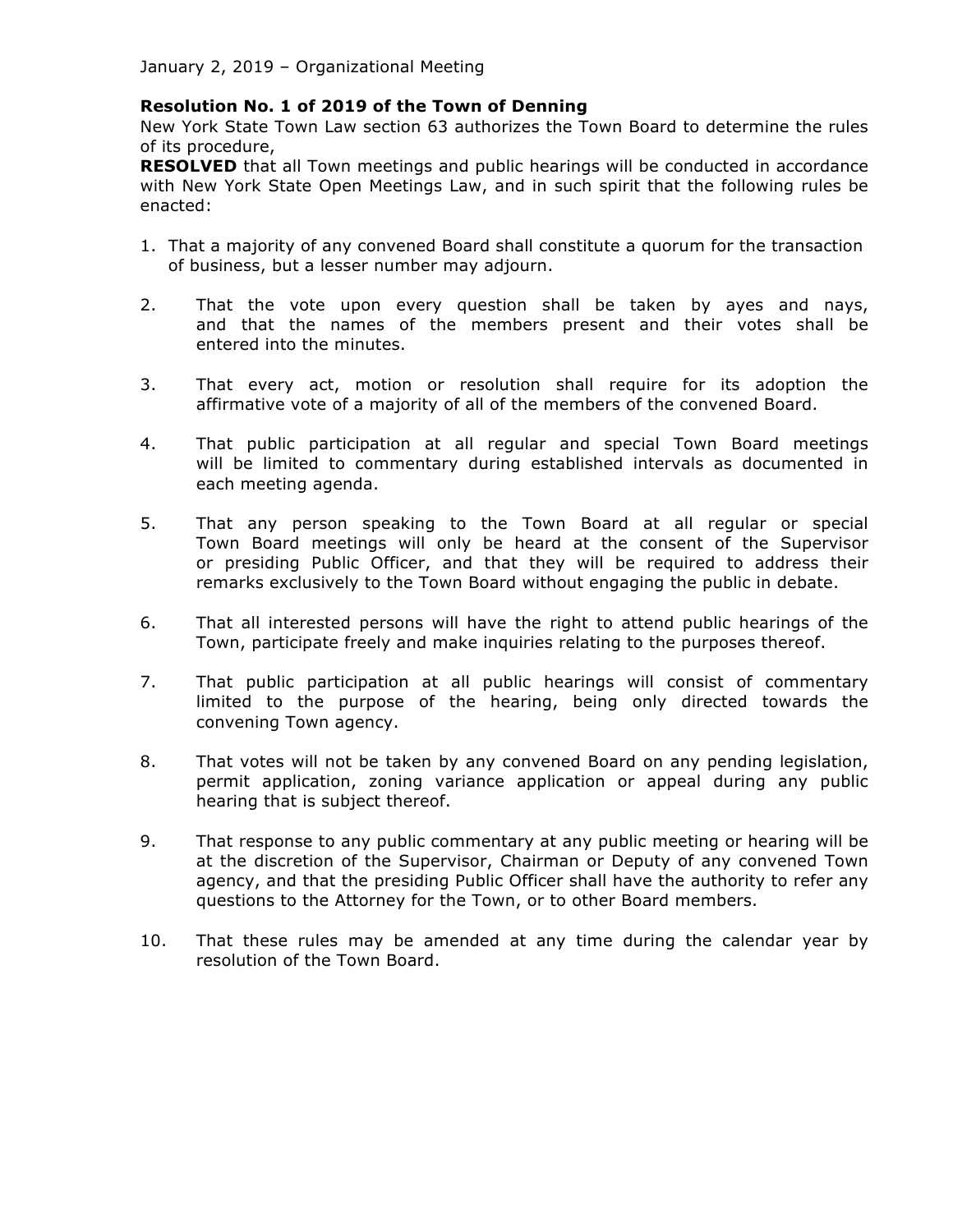#### **Resolution No. 2 of 2019 of the Town of Denning**

**WHEREAS** New York State Town Law sections 62 authorizes the Town Board to establish fixed days of each month for regular meetings, and

**WHEREAS** New York State Public Officers Law section 103(b) requires a public body to make all reasonable efforts to hold meetings in facilities that permit barrier free access to the physically handicapped,

**NOW THEREFORE**, be it **RESOLVED** that the regular Town Board meetings will, throughout the year 2019, be held each month, with the meeting location alternating between Denning Town Hall in Claryville and the Sundown Church Hall in Sundown, between the months of April and October by the following schedule:

#### **Denning Town Hall in Claryville:**

6:00 PM Tuesday January 2 (Organizational Meeting) 6:00 PM Tuesday February 5 6:00 PM Tuesday March 5 7:00 PM Tuesday May 7 7:00 PM Tuesday July 2 7:00 PM Tuesday September 3 6:00 PM Wednesday, November 6 NYS elections 6:00 PM Tuesday December 3

#### **Sundown Church Hall in Sundown:**

7:00 PM Tuesday April 2 7:00 PM Tuesday June 4 7:00 PM Tuesday August 6 6:00 PM Tuesday October 1

Be It Further, **RESOLVED** that the regular Business Town Board meeting will, throughout the year 2019, be held the on the second Tuesday of each month, at the Denning Town Hall in Claryville, at 6 pm, January 8, February 12, March 12, at 7 pm for April 9, May 14, June 11, July 9, August 13, September 10, and at 6pm October 8, November 12, December 11.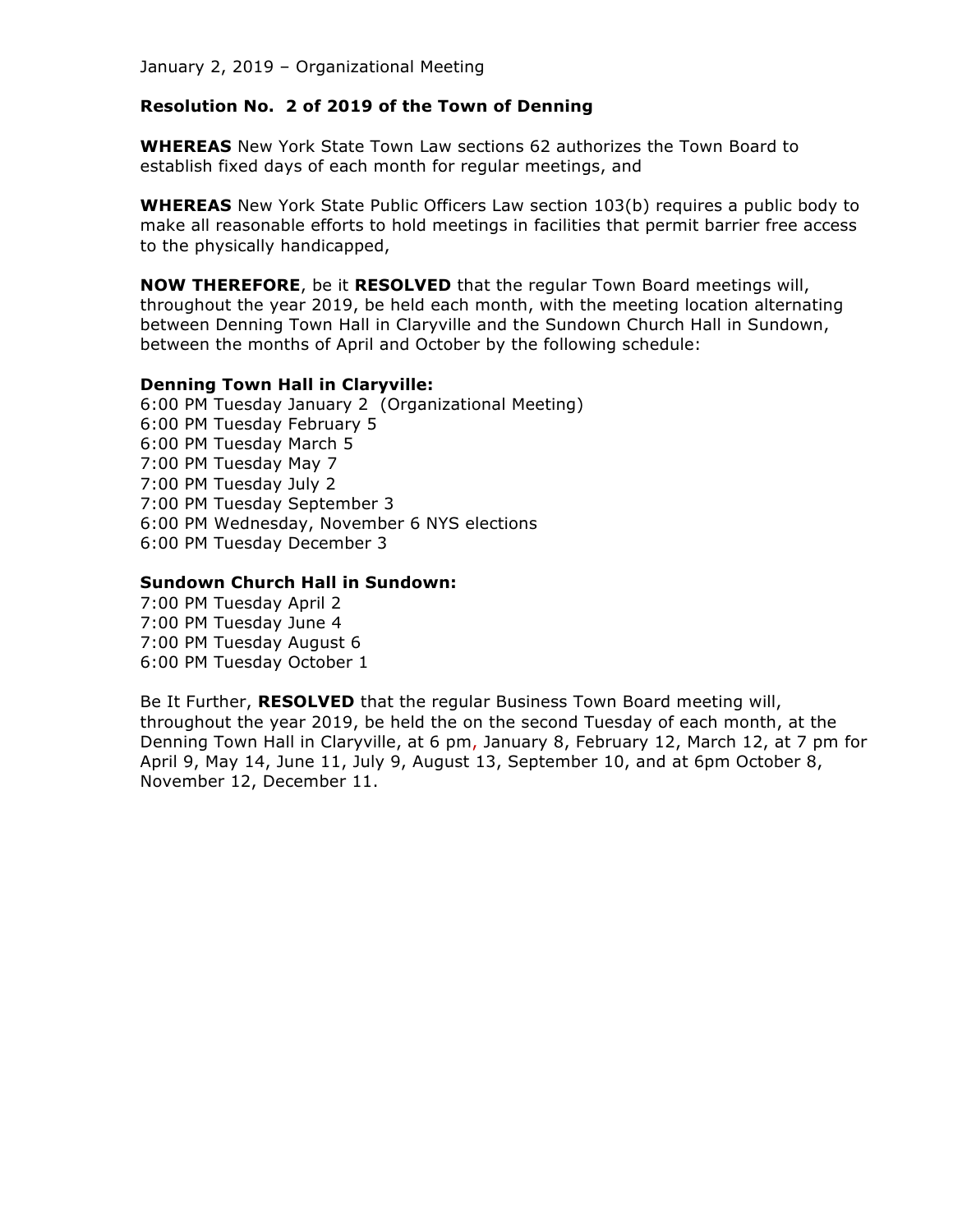# **Resolution No. 3 of 2019 of the Town of Denning**

**WHEREAS** New York State Town Law sections 64 (11) authorizes the Town Board to designate the official newspaper of the Town

And **WHEREAS** New York State Open Meetings Law, Public Officers Law section 104, requires notice of time and place of Town Board meetings to be given to the news media,

**NOW THEREFORE**, be it **RESOLVED** that the Ye Olde Tri-Valley Townsman, P.O. Box 232, Grahamsville, N.Y. 12740, is designated as the official newspaper of the Town of Denning, and

**Further**, be it **RESOLVED** that the public notices will also be published on the Town of Denning website address www.denning.us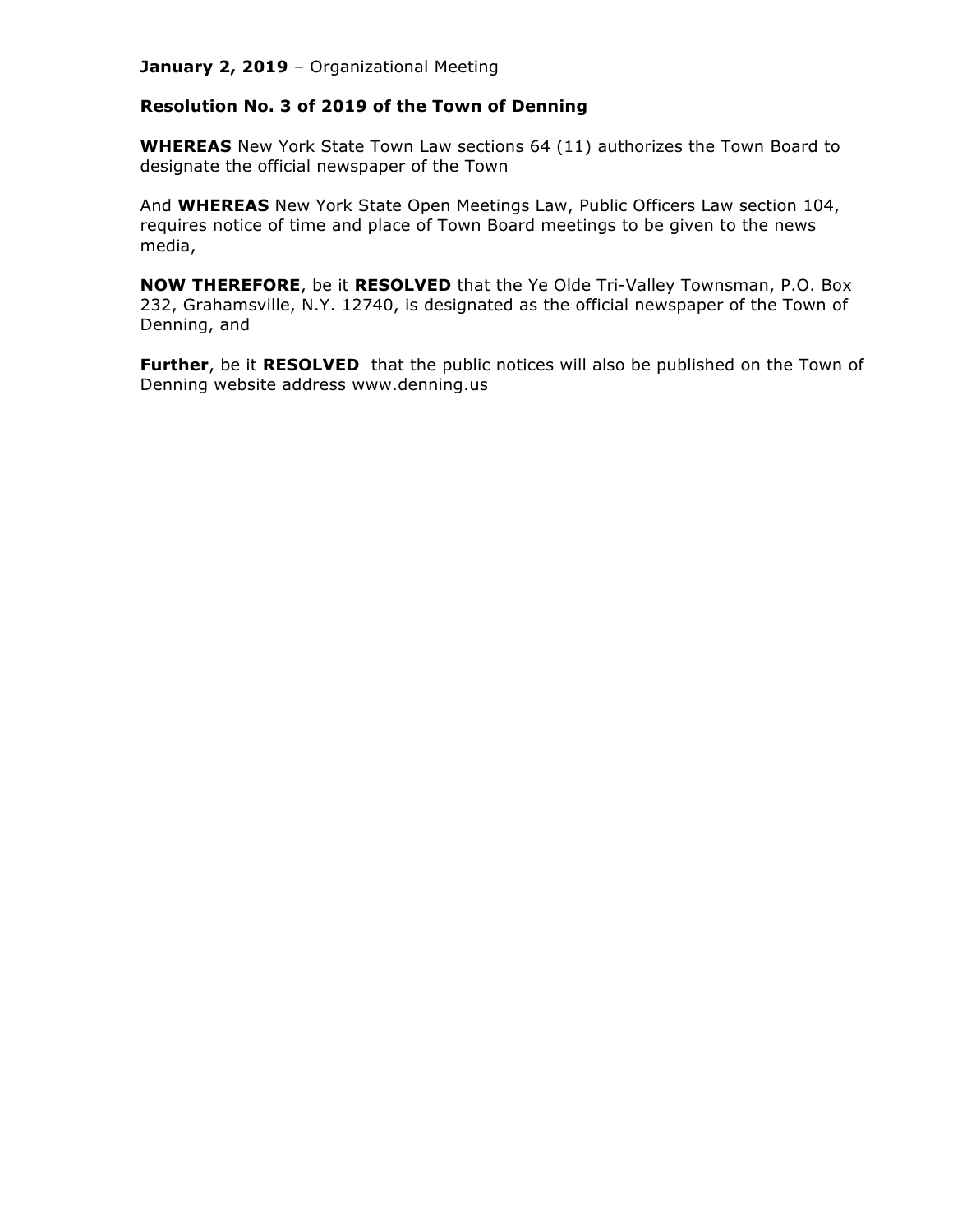#### **Resolution No. 4 of 2019 of the Town of Denning**

**WHEREAS** New York State Town Law sections 64 (11) authorizes the Town Board to designate the banks or trust companies in which all Town officers shall deposit all monies coming into their hands by virtue of their offices,

**NOW THEREFORE**, be it **RESOLVED** that Catskill Hudson Bank, NYS Route 55, Grahamsville, N.Y. 12740, be the designated depository bank for the Town of Denning, and

**FURTHER WHEREAS** Real Property Tax Law §996 authorizes the Denning Town Board to contract with a local bank for the collection of real property taxes, and

**NOW THEREFORE BE IT RESOLVED**, that the Town of Denning Town Board **HEREBY** authorizes the official bank of the Town of Denning which is the Catskill Hudson, the Grahamsville Branch (only) to collect taxes for the benefit of its residents.

**SAID** bank must follow the New York State rules as established in §996**.** And

**WHEREAS** New York State Law authorizes Town Board to set policy by resolution and **WHEREAS** the tax over payments cost the Town additional monies in refunding amounts.

**THEREFORE BE IT RESOLVED** the Denning Town Board **HEREBY** authorizes the Town of Denning Tax Collector to retain all over payments which are \$2.00 and less. And **FURTHER**

**WHEREAS** General Municipal Law § 85 authorizes municipalities to provide the imposition of a charge to any account where a tendered payment was dishonored (§ 5-328) by the bank or depository institution, the amount charged to the Town is to be included in the amount due, not to exceed \$20.00. And

**WHEREAS** New York State Law §4-34 authorizes such charges as "expenses incurred in the accomplishment of powers or duties", and

**WHEREAS** the Town Board agrees that mailing and other costs should not be borne by the residents,

**THEREFORE, BE IT RESOLVED** that the Town Board **HEREBY** approves the addition of all mailings and other costs incurred to be an additional charge for all returned payments.

**NOW THEREFORE BE IT FURTHER RESOLVED** the Town of Denning Town Board **HEREBY** approves and adopts the afore mentioned policy.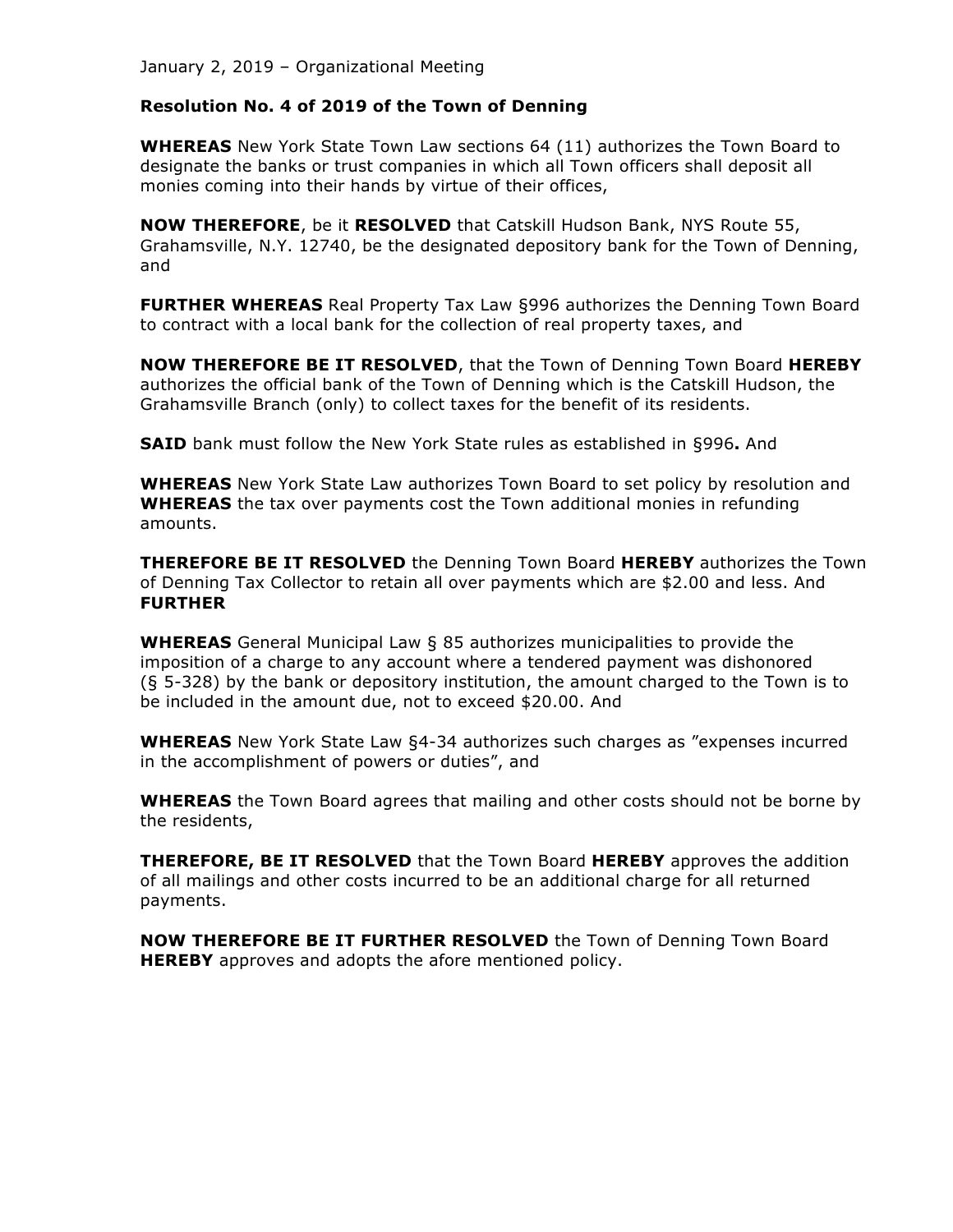# **Resolution No. 5 of 2019 of the Town of Denning**

**WHEREAS** New York State Town Law section 118 authorize the Town Board to allow for advanced payments of claims,

**NOW, THEREFORE**, be it **RESOLVED** that throughout the year 2019, the Town Board authorizes the Supervisor to pay claims, in advance of audit, the bills submitted by health insurance providers, telephone, electric, gas, utility and cable companies, the municipal credit card, post office box fees as well as CHIPS and any other governmental program which may require proof of paid voucher if SAID payment is required by the program.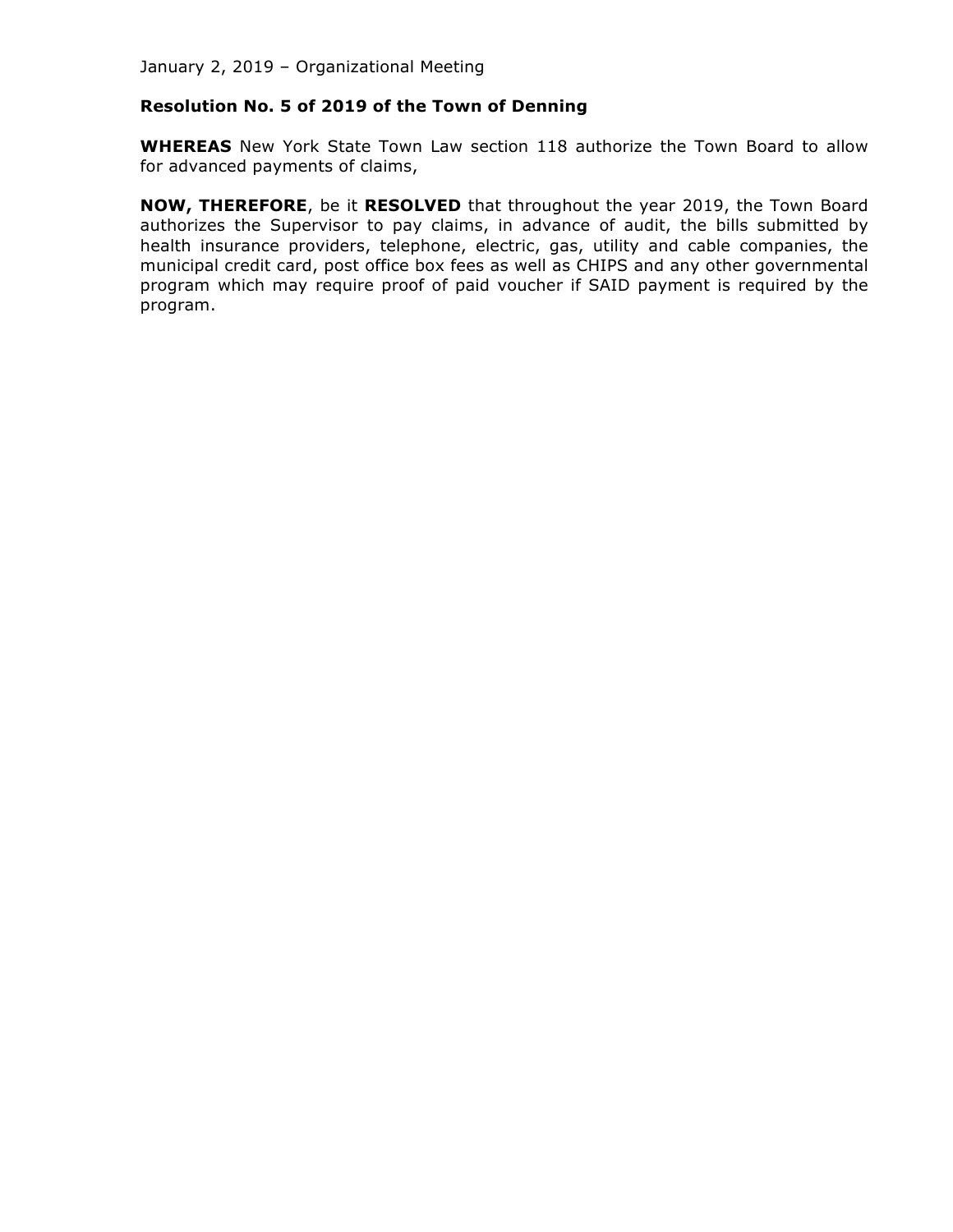# **Resolution No. 6 of 2019 of the Town of Denning**

**WHEREAS** New York State Town Law sections 116 authorizes the Town Board to establish the amount to be allowed for the use of personal vehicles in the performance of official duties,

And **NOW THEREFORE**, be it **RESOLVED** that throughout the year 2019, the rate for financial reimbursement of personal vehicles use during the performance of official duties will be equal to 54.5 cents per mile.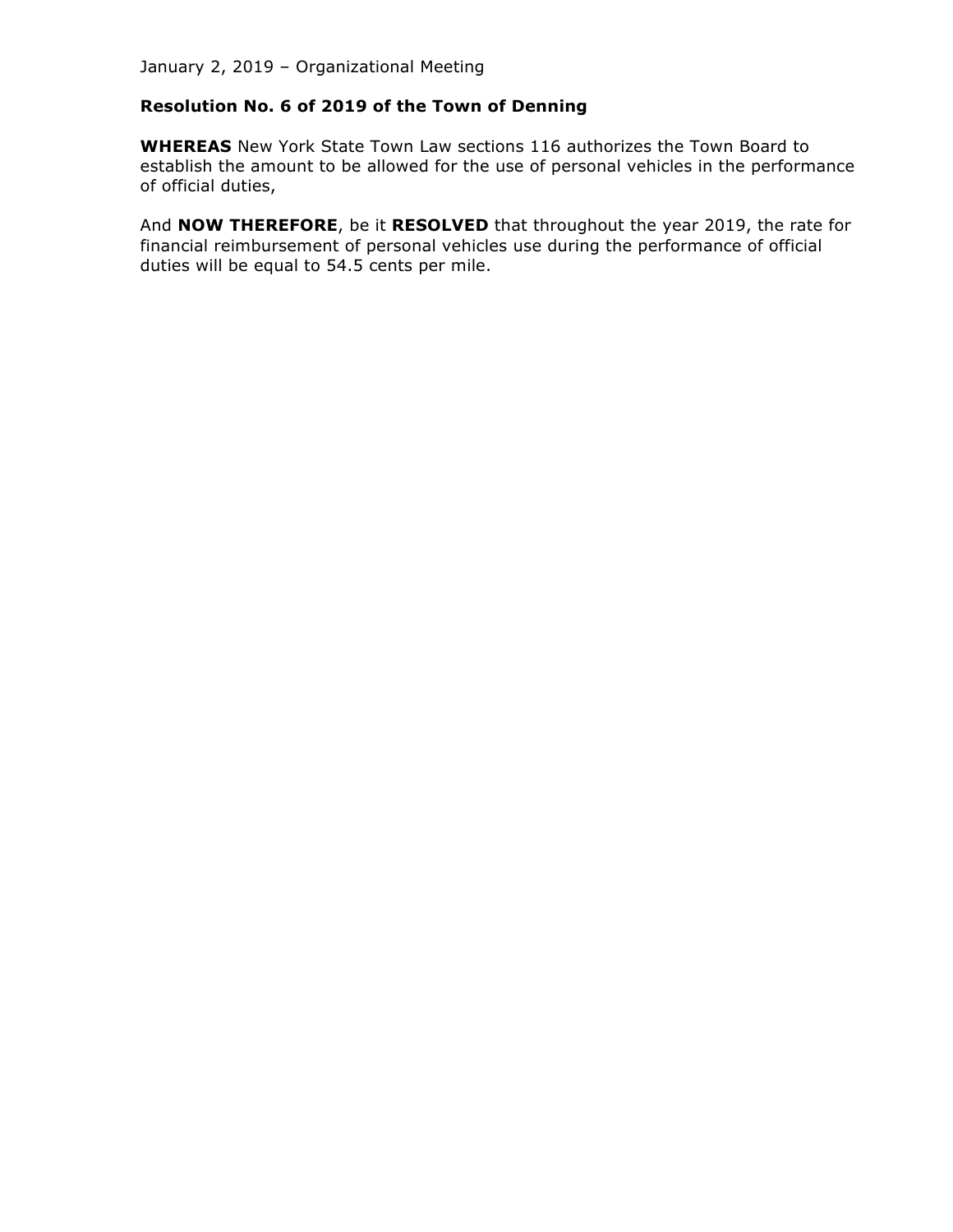# **Resolution No. 7 of 2019 of the Town of Denning**

**WHEREAS** New York State Town Law Public Officers Law sections 87 (b) (iii) authorizes the Town Board to establish fixed charges for document photocopies resulting from requests for records,

And **WHEREAS** New York State Town Law section 64 subsection 1(a) describes the use of petty cash fund for the purpose of making change when such is required in the performance of official duties,

**NOW THEREFORE**, be it **RESOLVED** that throughout the year 2019, the Town Clerks Office shall charge a standard fee of 25 cents per copied page up to 8 1/2 by 14 inches, plus all applicable postage charges for the cost of mailing requested documents delivery.

**BE IT FURTHER RESOLVED** that the collection of all receipts resulting from charges for document copies and mailing be conferred upon the Town Clerk as income through petty cash account.

**WHEREAS** the Town of Denning Town Board is authorized by New York State Town Law article 6 to set policy to benefit the Town, and

**WHEREAS** the Town Clerk has requested a Freedom of Information policy pertaining to employees and officials be made in addition to the current form request now being used, and

**WHEREAS** it has been urged to adopt this policy as recommended by the Association of Towns.

**THEREFORE,** any Town Official or Employee seeking information under the FOIL policy for his or her official duty charge shall not be required to submit a FOIL request.

**However**, when applied for private use, the FOIL request form must be submitted as well as the copy fee previously approved.

**NOW THEREFORE BE IT FURTHER RESOLVED** that the Town of Denning Town Board **HEREBY** reaffirms Said Policy.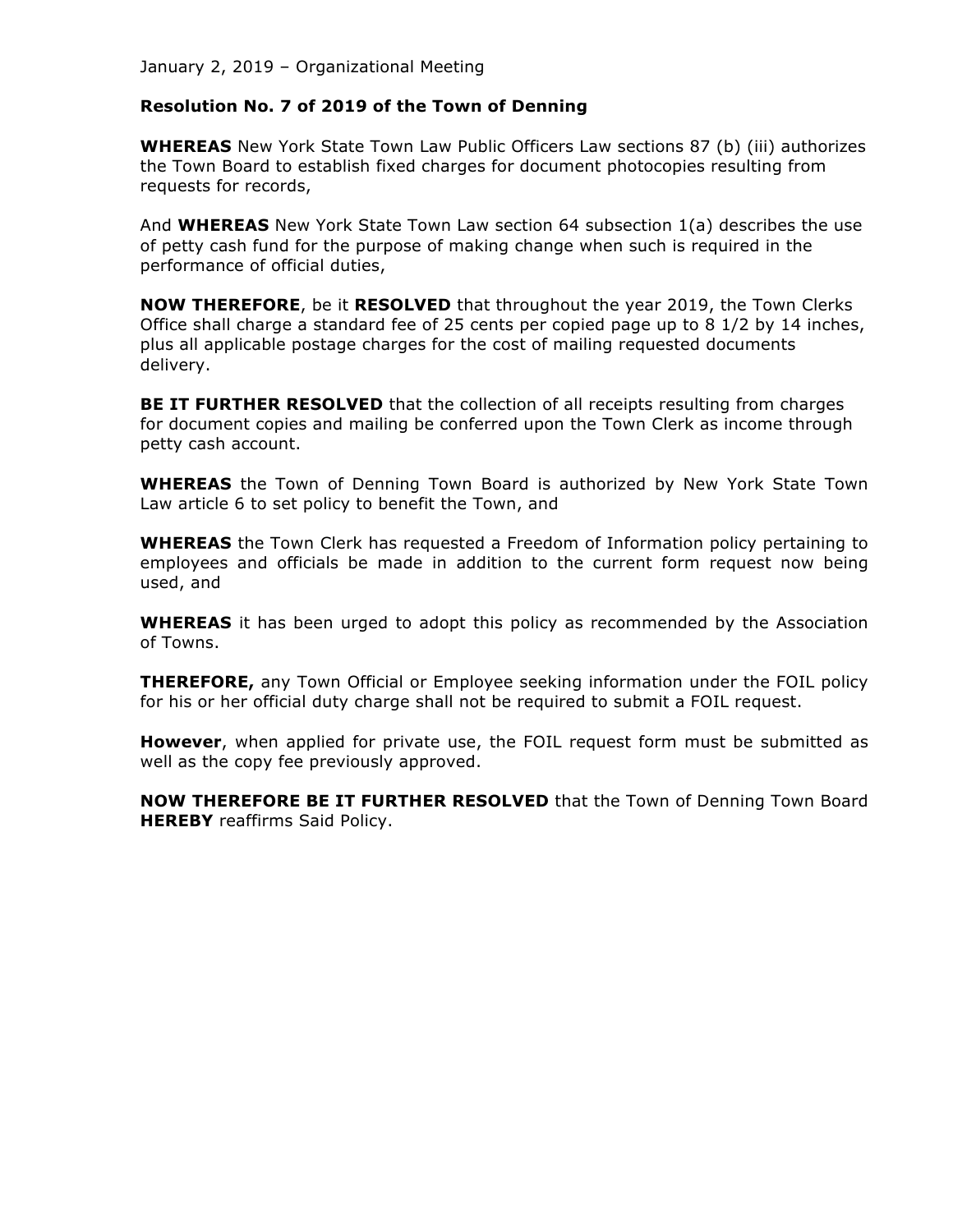# **Resolution No. 8 of 2019 of the Town of Denning**

And **WHEREAS** New York State Town Law section 20 2 (b) authorizes the Town Board to employ an attorney to render professional services and provide legal advice to the Town, at the fee of \$150.00 per hour.

**NOW THEREFORE**, be it **RESOLVED** that Rod Futerfas, Attorney at Law, of the firm Wapner, Koplovitz & Futerfas, 239 Wall Street, Kingston, N.Y. 12401 be retained as Attorney for the Town of Denning.

(General Fund Appropriations Code A1420.4)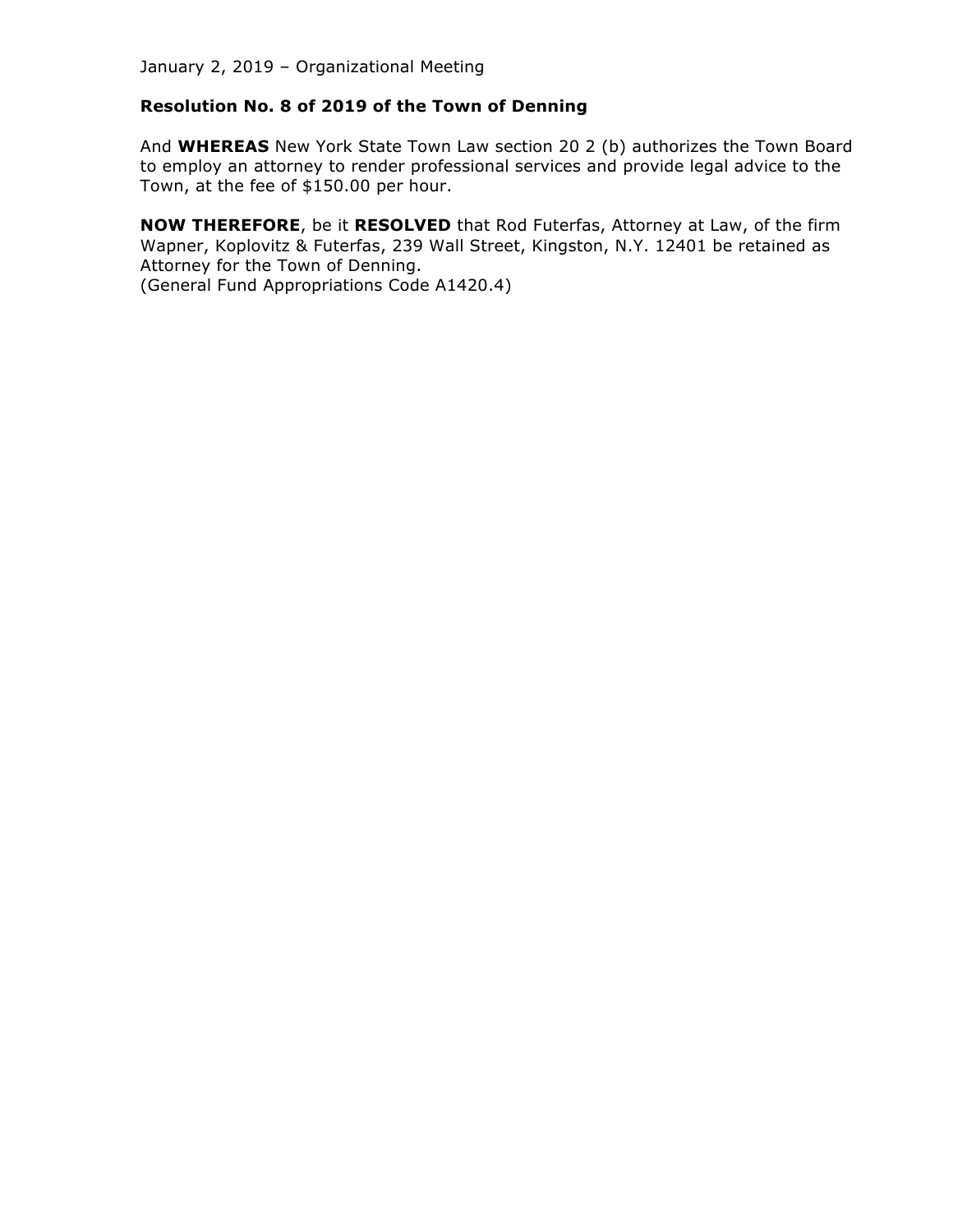# **Resolution No. 9 of 2019 of the Town of Denning**

**WHEREAS** New York State Uniform Fire Prevention and Building Code authorizes the Town Board to appoint a Code Enforcement Officer for the Town,

And **WHEREAS** Article 6 of the Zoning Law of the Town of Denning authorizes the Town Board to appoint a Code Enforcement Officer to enforce the provisions of the Zoning Law and the International Building Code.

**NOW THEREFORE**, be it **RESOLVED** that Karl von Hassel, 524 County Highway 3, Flieschmanns, N.Y. 12430, be appointed as Code Enforcement Officer for the Town of Denning, with an annual salary of \$7,752.00 to be drawn from Safety Inspection Personal Services.

(General Fund Appropriations Code A3620.1)

**BE IT FURTHER RESOLVED** the Town of Denning Town Board **HEREBY** adopts and approves of the proposed 2019 Building Fee Schedule.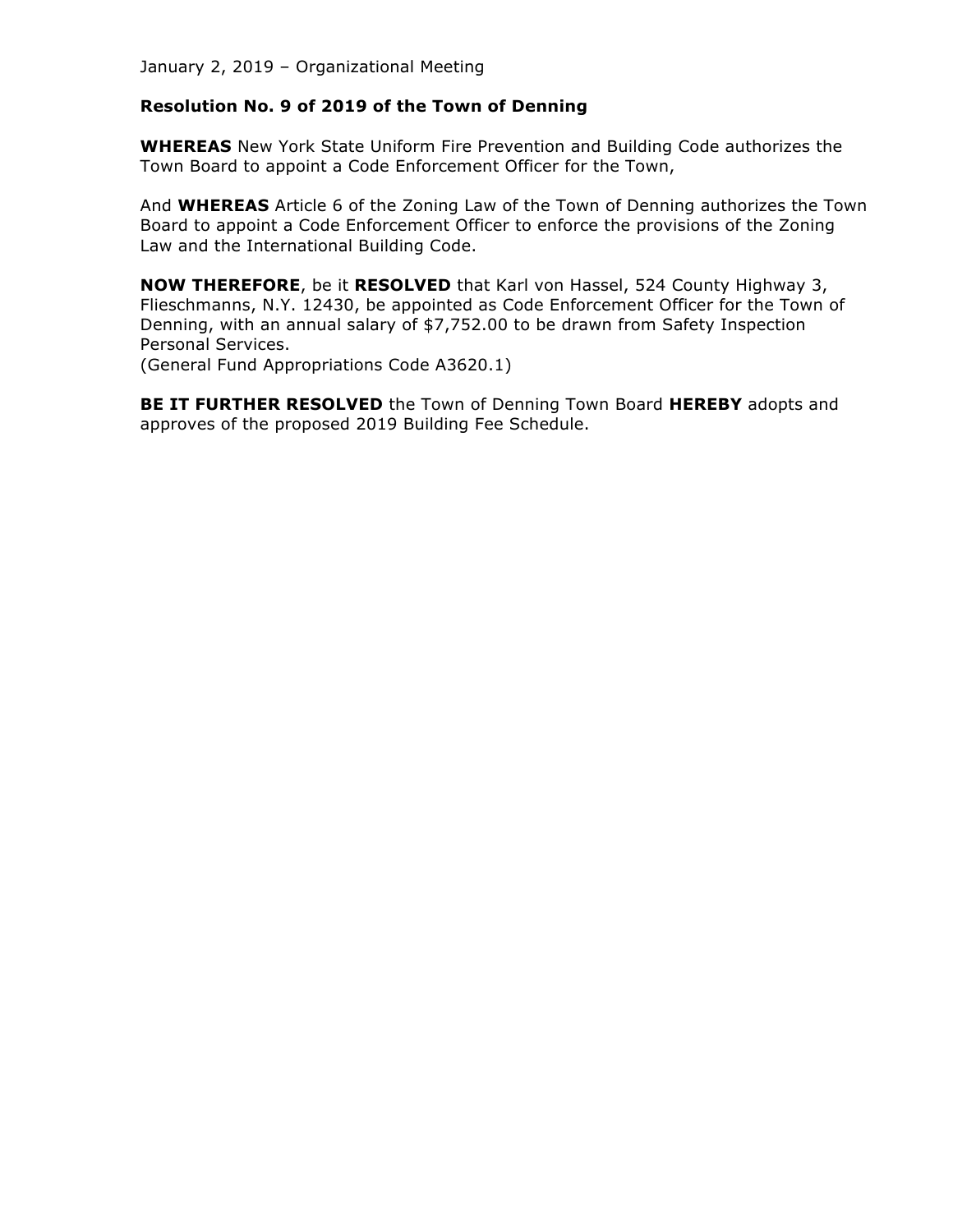# **Resolution No. 10 of 2019 of the Town of Denning**

**WHEREAS** New York State Town Law section 29(15) allows for the Town Board to authorize the Town Supervisor to designate a bookkeeper for the Town,

**NOW THEREFORE**, be it **RESOLVED** that Cindy Mickelson, PO Box 251, Grahamsville, NY, 12740, be appointed as bookkeeper of the Town of Denning, with an annual salary of \$10,000.00 to be drawn from Supervisor Personal Services. (General Fund Appropriations Code A1220.1)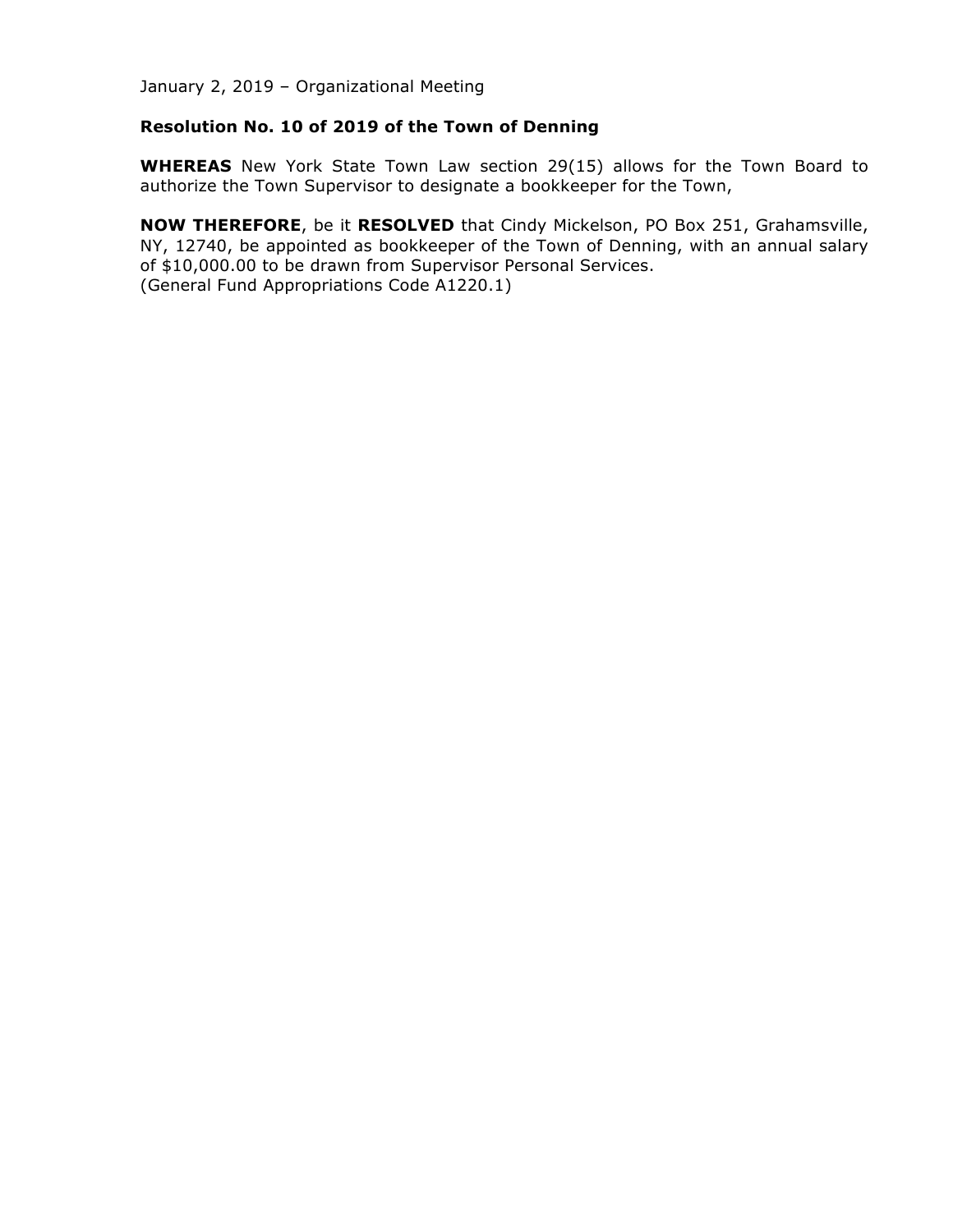# **Resolution No. 11 of 2019 of the Town of Denning**

**WHEREAS** New York State Town Law section 42 authorizes the Town Board to establish the office of Deputy Supervisor,

and **WHEREAS** New York State Town Law section 42 authorizes the Town Supervisor to appoint the Deputy Supervisor to serve at the pleasure of the Supervisor,

**NOW THEREFORE**, be it **RESOLVED** that the position of Deputy Supervisor be established, and that Councilman Gregory Vurckio, be appointed as Deputy Supervisor for the Town of Denning.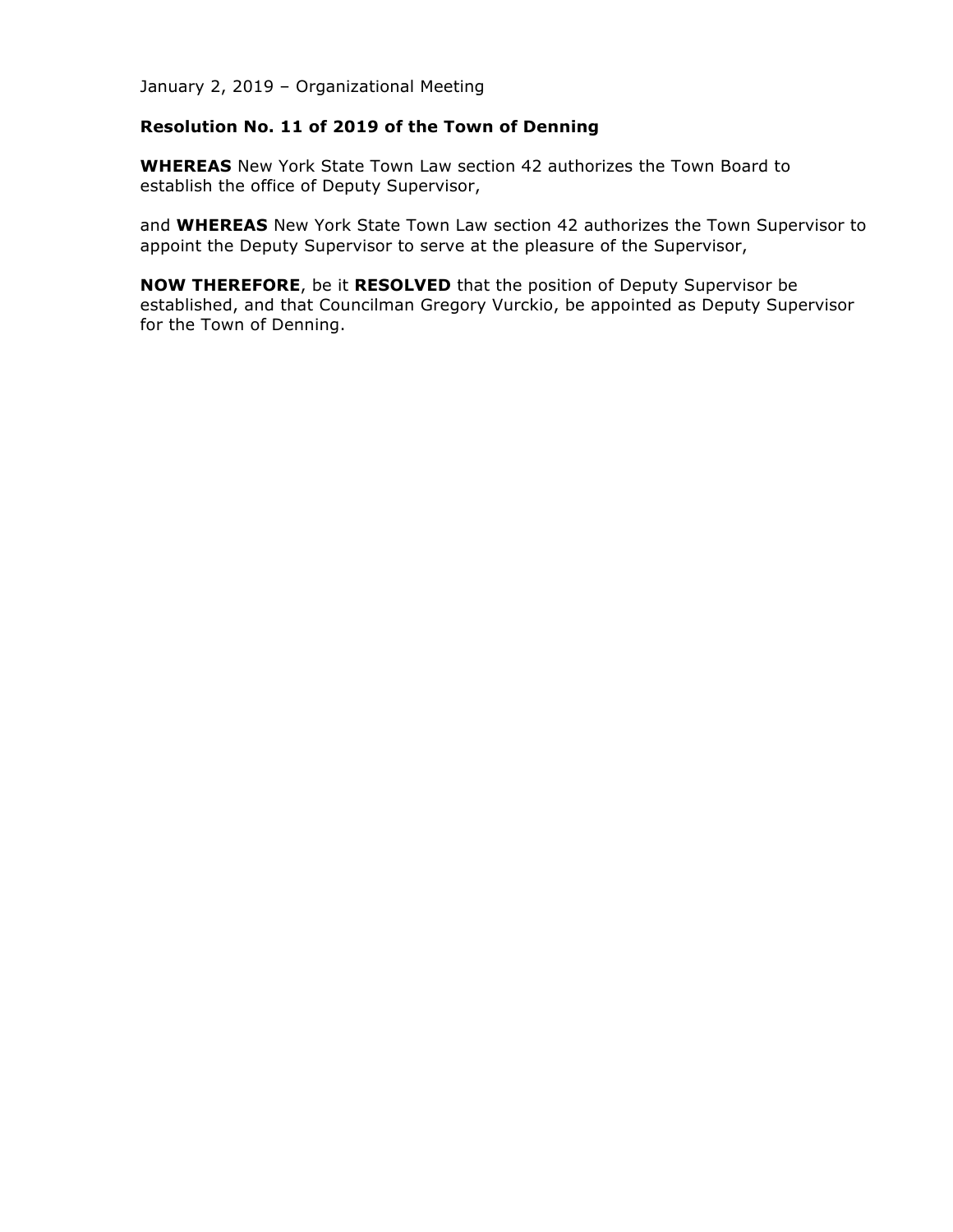#### **Resolution No. 12 of 2019 of the Town of Denning**

**WHEREAS** New York State Town Law section 32 (2) authorizes the Town Board to establish the office of Deputy Town Superintendent of Highways, and

**WHEREAS** New York State Town Law section 32 (2) authorizes the Town Highway Superintendent to appoint Robert Totten as the Deputy Highway Superintendent to serve at the pleasure of the Town Highway Superintendent,

**NOW, THEREFORE**, be it **RESOLVED** that the position of Deputy Highway Superintendent which was established previously and is a non competitive class of civil service for the Town of Denning, with an annual salary of \$1,894.00, to be drawn from Superintendent of Highways Personal Services. (General Fund Appropriations Code A5010.1)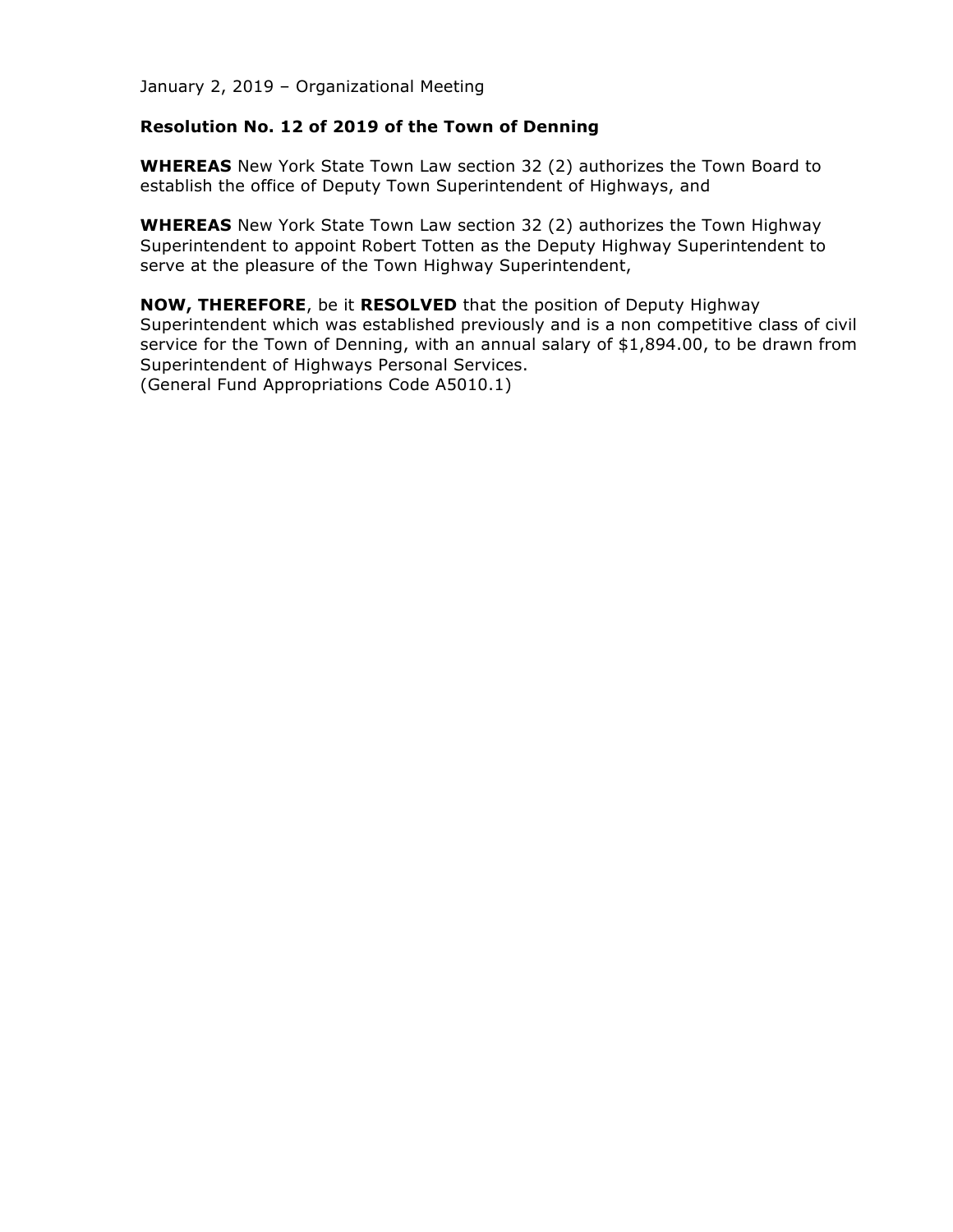# **Resolution No. 13 of 2019 of the Town of Denning**

**WHEREAS** New York State Public Health Law section 4121 and 4123 authorizes the Town Board to appoint a Registrar of Vital Statistics,

**NOW, THEREFORE**, be it **RESOLVED** that Joy Monforte, 75 Woodfield Road, Grahamsville, NY 12740, serving as Denning Town Clerk, be appointed as Registrar of Vital Statistics with an annual salary of \$50.00, to be drawn from Registrar of Vital Statistics Personal Services. (General Fund Appropriations Code A4020.1)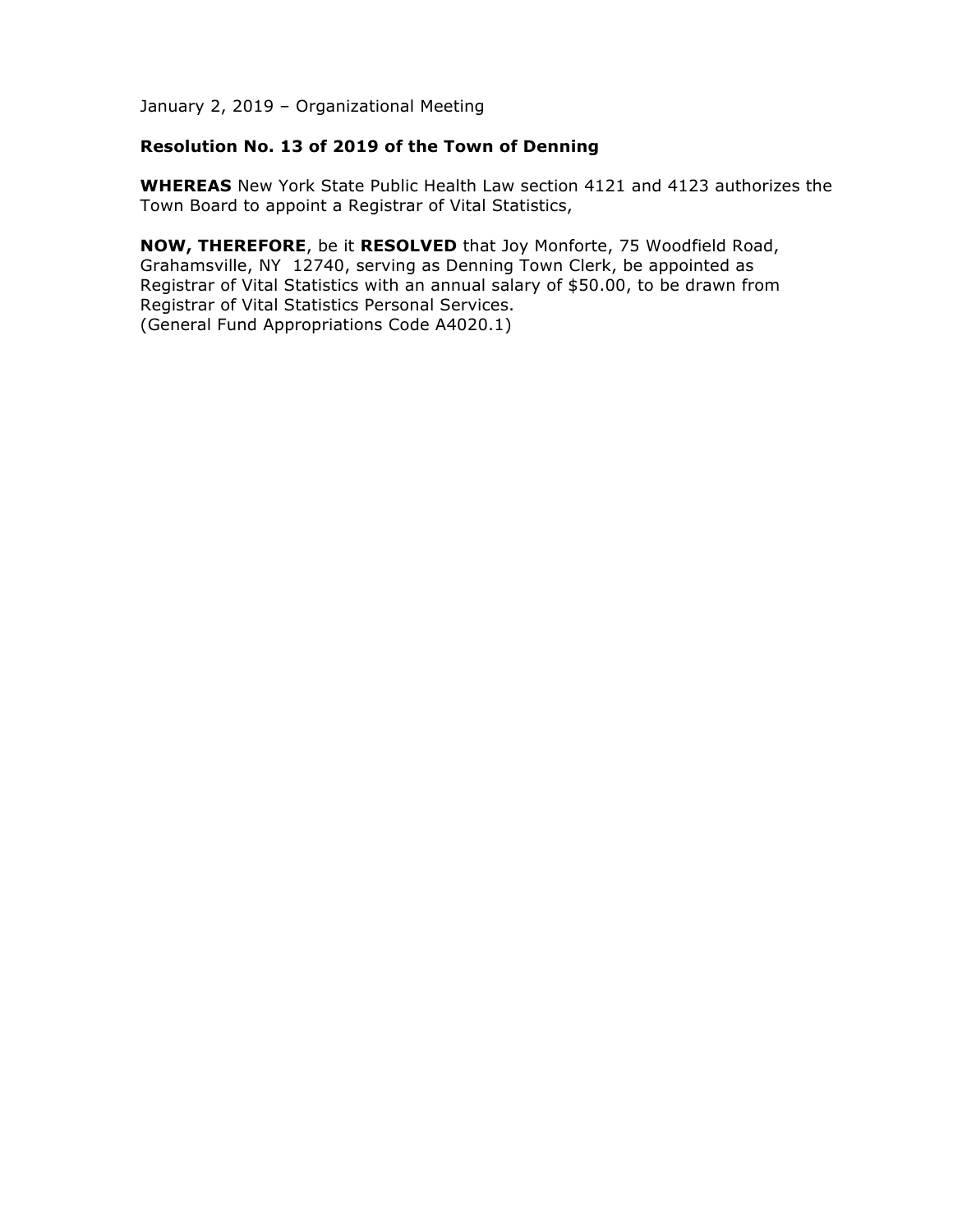# **Resolution No. 14 of 2019 of the Town of Denning**

**WHEREAS** New York State Town Law section 27 authorizes the Town Board to determine the salaries of town officers and employees, and

**WHEREAS** New York State Public Officers Law section 9 provides for the designation of order in which two or more appointed deputies may act, and

**WHEREAS**, under Civil Service Law §41 Deputies of principal executives fall within the exempt class of civil service only when they are authorized by law to act generally for and in place of their principals; and

**WHEREAS** Public Officers Law section 10 and 25 require the taking of oath of office by all town officers,

**NOW, THEREFORE,** be it, **RESOLVED** that Tammy Beck, Denning, NY 12740, be appointed as First Deputy Town Clerk/Tax Collector and as Records Management Technician for the Town of Denning, with an annual salary of \$5,812.00 to be drawn from Town Clerk Personal Services, and (General Fund appropriations code A1410.1)

**BE IT FURTHER RESOLVED** that a Second Deputy Town Clerk/Tax Collector, may be appointed, at any time.

**NOW THEREFORE BE IT FURTHER RESOLVED** that the Deputy to the Town Clerk/Tax Collector be required to take and subscribe a constitutional Oath of Office to be filed with the Town Clerk as well as a Confidentiality Oath to be on file in the Office of the Town Clerk.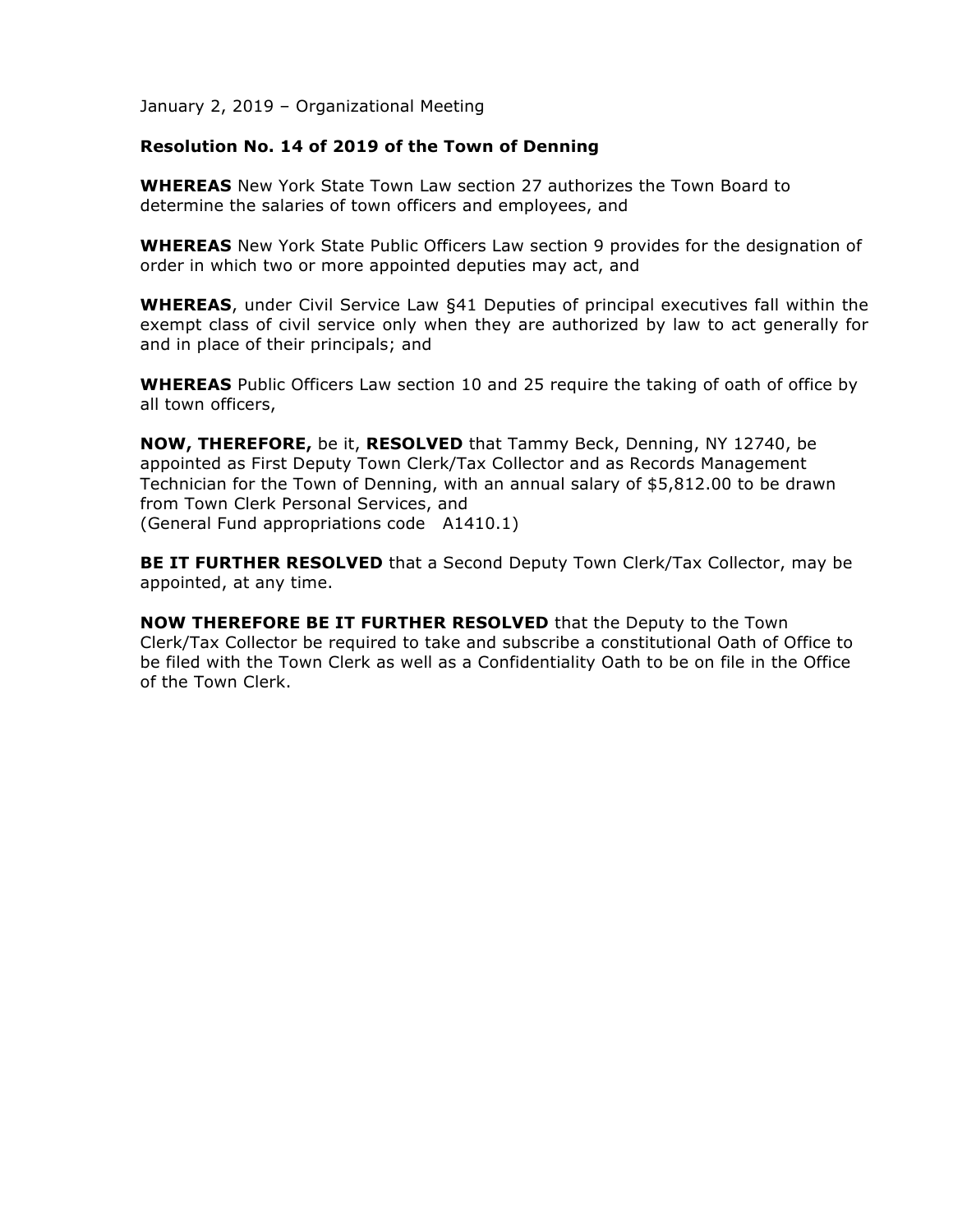# **Resolution No. 15 of 2019 of the Town of Denning**

**WHEREAS** New York State Town Law section 27 authorizes the Town Board to determine the salaries of town officers and employees, and

**WHEREAS** New York State Civil Service Law sections 35 and 40 establish jurisdictional classification of positions, with provisions for a definition of noncompetitive classification of employment positions subject to Town Council appointment,

**NOW THEREFORE** be it **RESOLVED** that Tammy Beck be appointed as Clerk to the Justice Court with an hourly wage of \$13.53 not to exceed \$4,045.00 yearly, to be drawn from Justice Personal Services. (General Fund Appropriations Code A1110.1)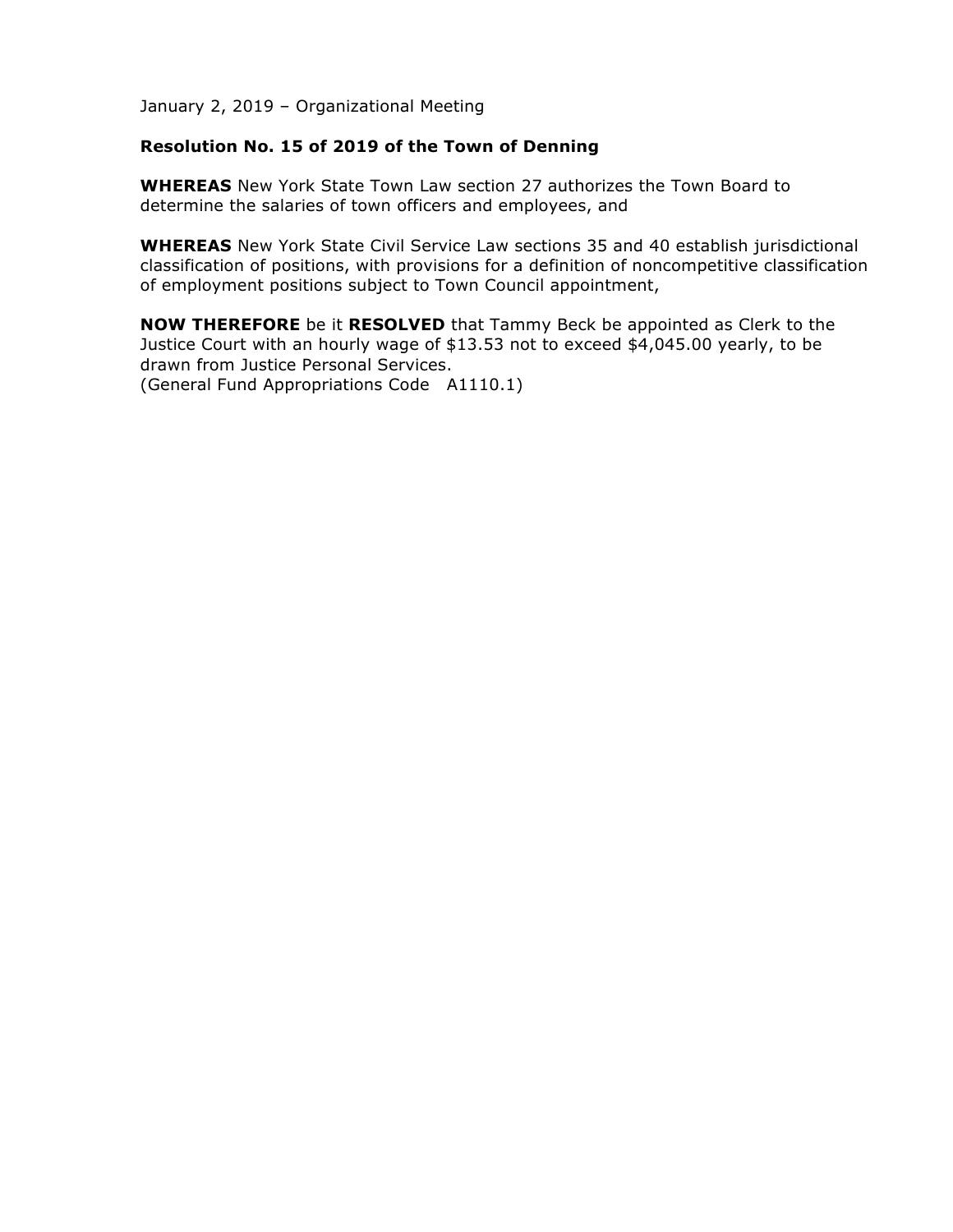# **Resolution No. 16 of 2019 of the Town of Denning**

**WHEREAS** New York State Arts and Cultural Affairs Law section 57.07 authorizes the Town Supervisor to appoint a Local Historian,

**NOW, THEREFORE**, be it **RESOLVED** that Tom McGee, 5444 Red Hill Road, Claryville, NY 12725, be appointed as Historian for the Town of Denning.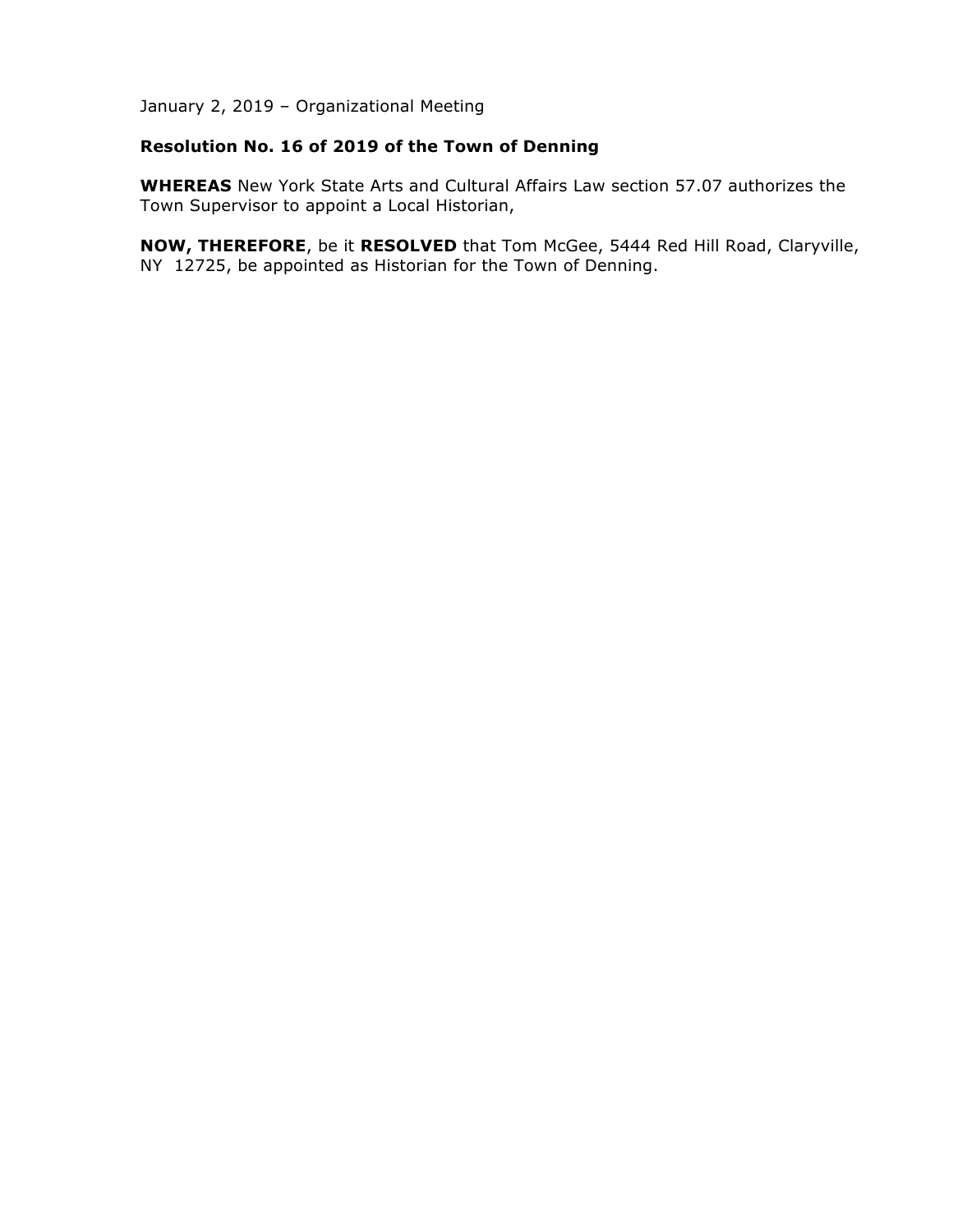# **Resolution No. 17 of 2019 of the Town of Denning**

**WHEREAS** New York State Agriculture & Market Law section 114 authorizes the Town Board to appoint a Dog Control Officer for the Town,

**NOW, THEREFORE**, be it **RESOLVED** that Archie Ackerley Jr., 26 Schultz Road, Claryville, New York, 12725, be appointed as Dog Control Officer for the Town of Denning, with an annual salary of \$630.00, to be drawn from Control of Dogs Personal Services.

(General Fund Appropriations Code A3510.1)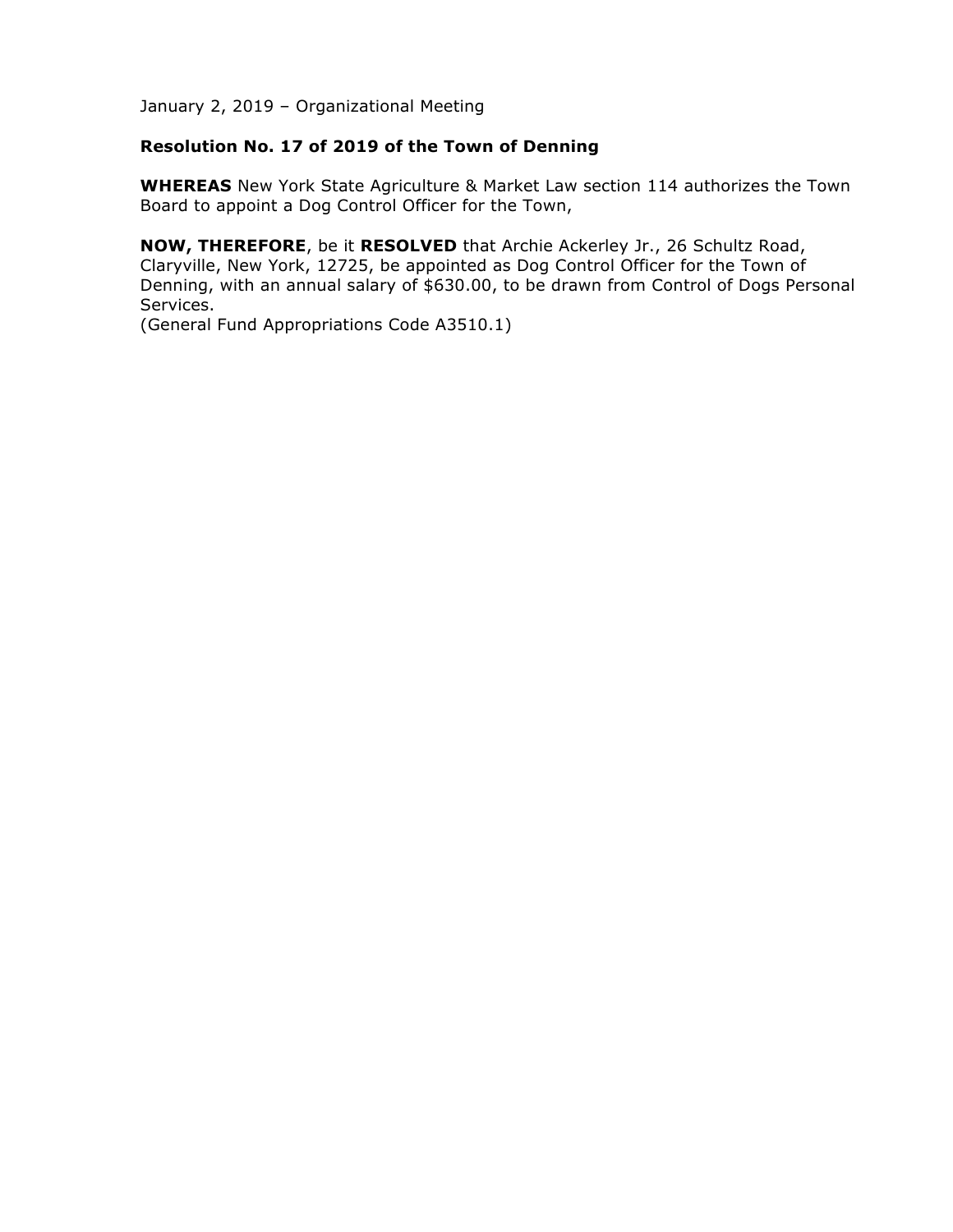# **Resolution No. 18 of 2019 of the Town of Denning**

**WHEREAS** Town Law § 20(1)(a) and (b) authorizes the Town Board to appoint employees it deems necessary for the proper conduct of the affairs of the Town,

**NOW THEREFORE BE IT RESOLVED** to appoint Scott Mickelson who resides at 455 Yeagerville Road, Napanoch, NY to the position of Town of Denning Recycling Manager, at a salary of \$15.14 per hour to be drawn from Refuse and Garbage Personal Services. (General Fund Appropriations Code A8160.1)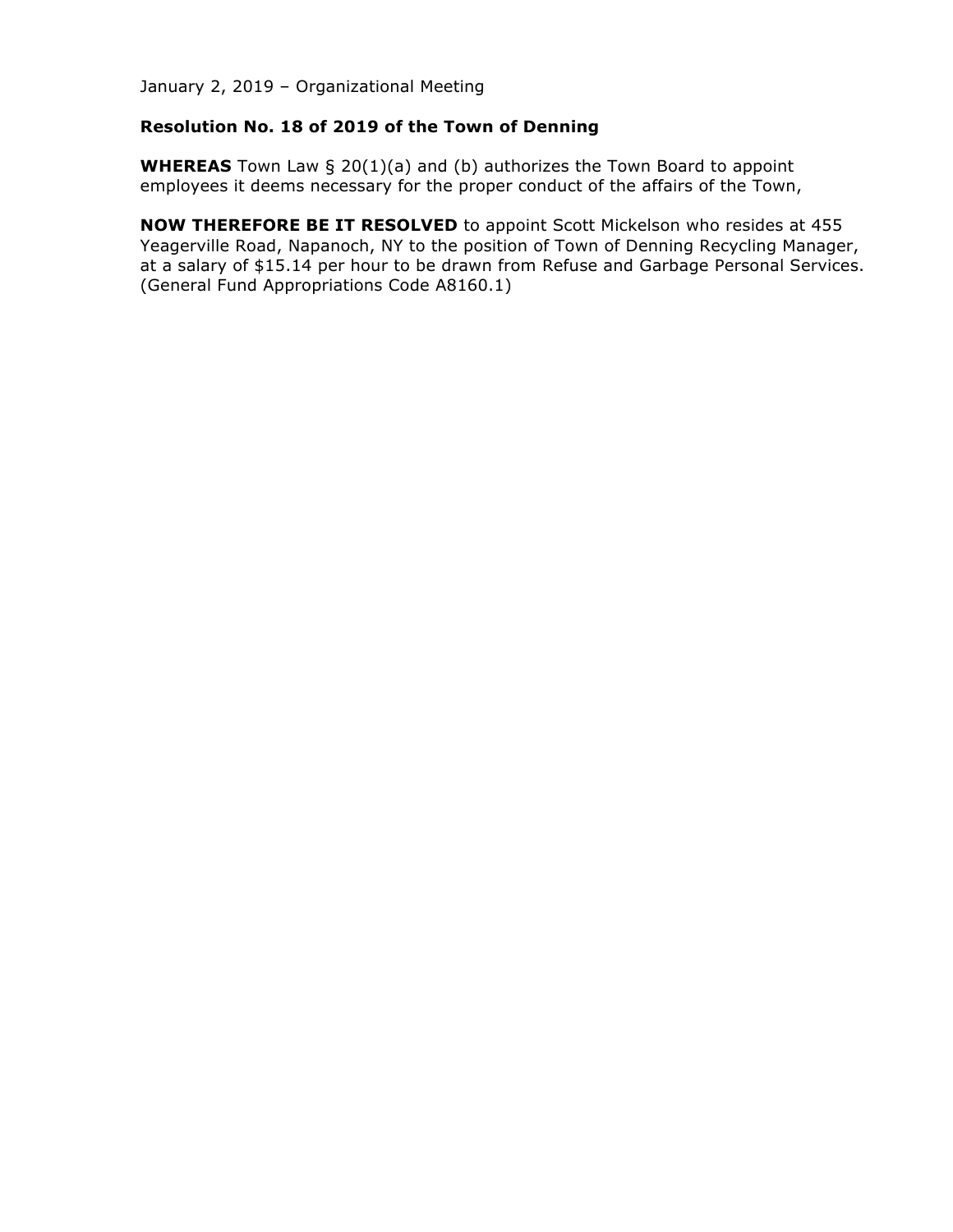#### **Resolution No. 19 of 2019 of the Town of Denning**

**WHEREAS** New York State Town Law section 267 and 271 require annual appointments to the Town Planning Board and Zoning Board of Appeals with designated terms of office on a calendar year basis, and

**WHEREAS** Local Law No.3 of 2001 of the Town of Denning requires an annual appointment to the Town Board of Ethics with designated terms of office on a calendar year basis, and

**WHEREAS** Public Officers Law section 10 and 25 require the taking of the Oath of Office by all town officers,

**NOW, THEREFORE**, be it **RESOLVED** that a review of remaining terms of office for members of the Town Planning Board, Zoning Board of Appeals and Board of Ethics be announced on an annual basis at the Town Board organizational meeting.

Further, **RESOLVED** that all newly appointed members be required to take and subscribe a constitutional Oath of Office to be filed with the Town Clerk, and that each member shall be notified of appointment and duration of term in writing by first class mail no later than 10 business days following the annual organizational meeting. And

**NOW, THEREFORE**, **BE IT RESOLVED** that these residents are Board appointed or reappointed to said Boards:

| <b>Planning Board</b> (7 Year Term)<br>Anthony Carminati (Re-Appointment)    | - expire 12/31/2025 |
|------------------------------------------------------------------------------|---------------------|
| <b>Zoning Board of Appeals (5 year term)</b><br>John Barnum (Re-Appointment) | - expire 12/31/2024 |
| <b>Board of Ethics</b> (3 Year Term)<br>William Leudemann (Re-Appointment)   | - expire 12/31/2022 |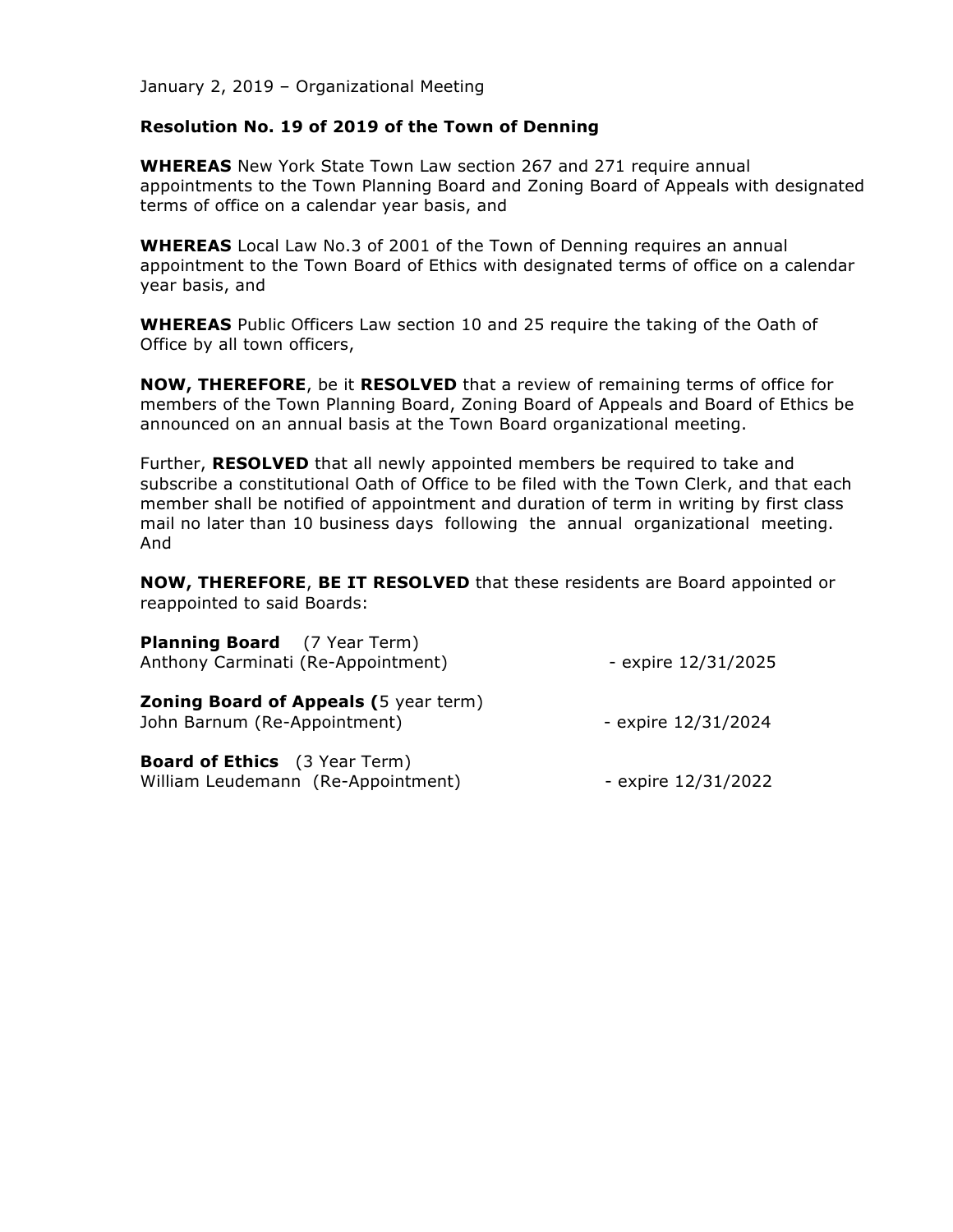Review of remaining terms:

# **Planning Board** ( 7 year term )

| Katherine Parr    | - expire 12/31/2020 |
|-------------------|---------------------|
| Joe Sibiga        | - expire 12/31/2021 |
| Stephen E. Bobik  | - expire 12/31/2022 |
| Anthony Carminati | - expire 12/31/2025 |
| Travis Coddington | - expire 12/31/2024 |
| Chris McInerney   | - expire 12/31/2023 |
| Jerry Huncosky    | - expire 12/31/2019 |
|                   |                     |

# **Zoning Board of Appeal (5 year term)**

| Frances Chiwiwi  | - expire 12/31/2021 |
|------------------|---------------------|
| Mark Boncek      | - expire 12/31/2022 |
| John Barnum      | - expire 12/31/2024 |
| Archie Ackerley  | - expire 12/31/2023 |
| Pauline Leverich | - expire 12/31/2020 |

# **Board of Ethics** ( 3 year term )

| Jane Carminati    | - expire 12/31/2020 |
|-------------------|---------------------|
| William Leudemann | - expire 12/31/2022 |
| Jeanne Kepley     | - expire 12/31/2021 |

#### **Board of Assessment Review**

(October  $1^{st}$  to September 30<sup>th</sup> - 5 year term)

Russell Betters - expire 9/30/2022 Casey Witthohn **Casey Witthohn Casey Witthohn** Nancy Parrow **Nancy Parrow** - expire 9/30/2019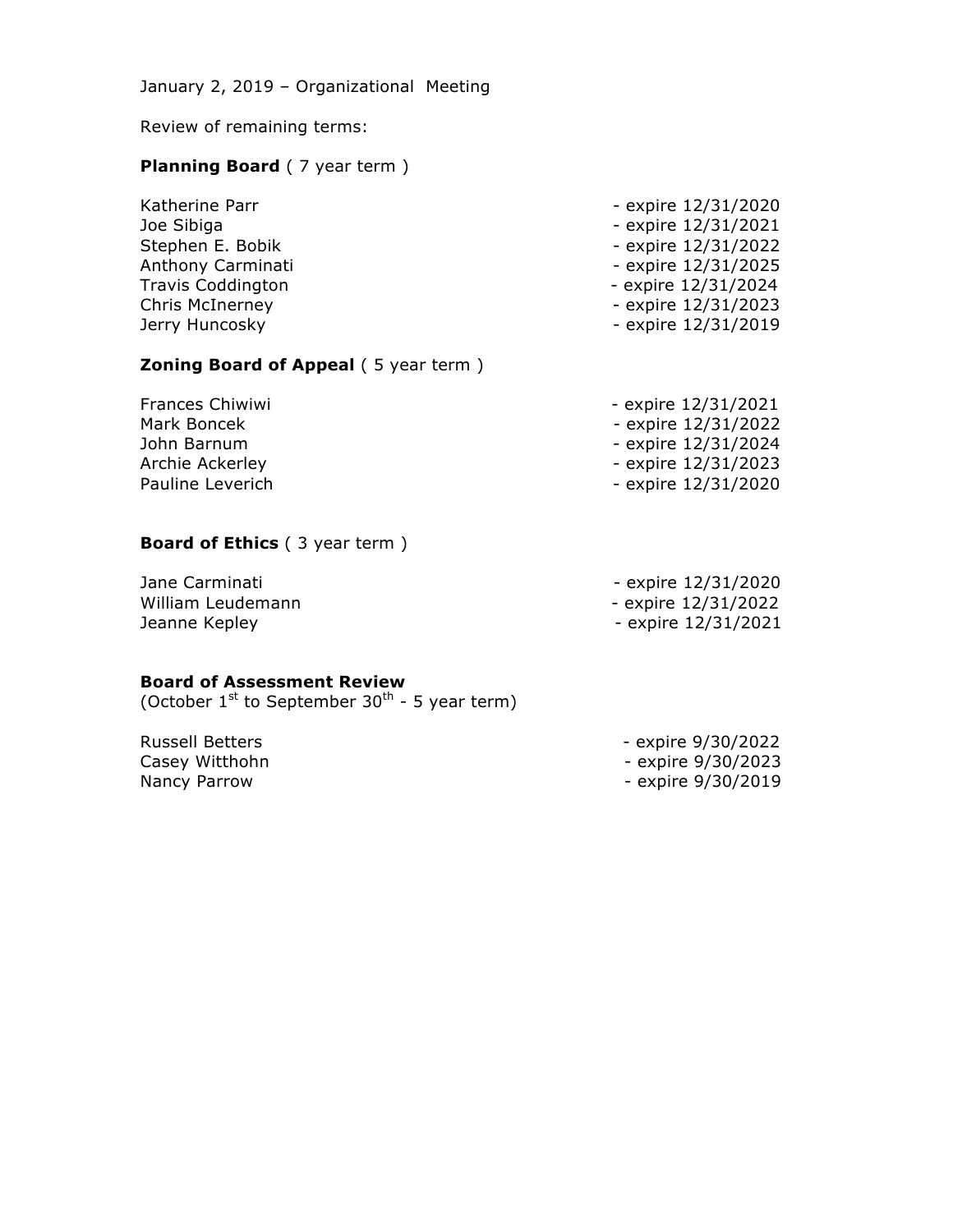# **Resolution No. 20 of 2019 of the Town of Denning**

**WHEREAS** New York State Town Law section 27 authorizes the Town Board to determine the salaries of town officers and employees,

**NOW, THEREFORE**, be it **RESOLVED** that the following salaries be fixed for the listed town officers and employees for the Fiscal Year 2019 and as approved in the adopted 2019 Budget.

# **Town Officers:**

| <b>Town Officers:</b>                  |                     |
|----------------------------------------|---------------------|
| Supervisor                             | \$15,500.00         |
| Councilpersons (4) each                | 1,500.00            |
| Superintendent of Highways             | 50,508.00           |
| Deputy Superintendent of Highways      | 1,894.00            |
| Town Clerk/ Tax Collector              | 27,500.00           |
| First Deputy Town Clerk/ Tax Collector | 5,812.00            |
| Town Justice                           | 7,000.00            |
| Assessor                               | 13,491.00           |
| Code Enforcement/Building Inspector    | 7,752.00            |
| Bookkeeper                             | 10,000.00           |
| Dog Control                            | 630.00              |
| <b>Registrar of Vital Statistics</b>   | 50.00               |
| Recycling Manager                      | $$15.14$ per hour   |
| Clerk to Justice Court                 | 13.53 per hour      |
| Court Security Officer                 | 15.30 per hour      |
| Records Management/ IT Tech            | 25.00 per hour      |
| House Cleaning                         | \$1,404.00 Annually |
| <b>New Position</b>                    | \$13.53 per hour    |
|                                        |                     |

#### **Highway Employees:**

| Laborer                          |
|----------------------------------|
| <b>Starting Salary</b>           |
| Heavy Equipment Operator Class B |
| <b>Starting Salary</b>           |
| Heavy Equipment Operator Class A |
| <b>Starting Salary</b>           |
| Foreman                          |

 $$21.01$  per hour 19.22 per hour  $21.76$  per hour  $20.00$  per hour  $22.46$  per hour  $21.29$  per hour  $$23.83$  per hour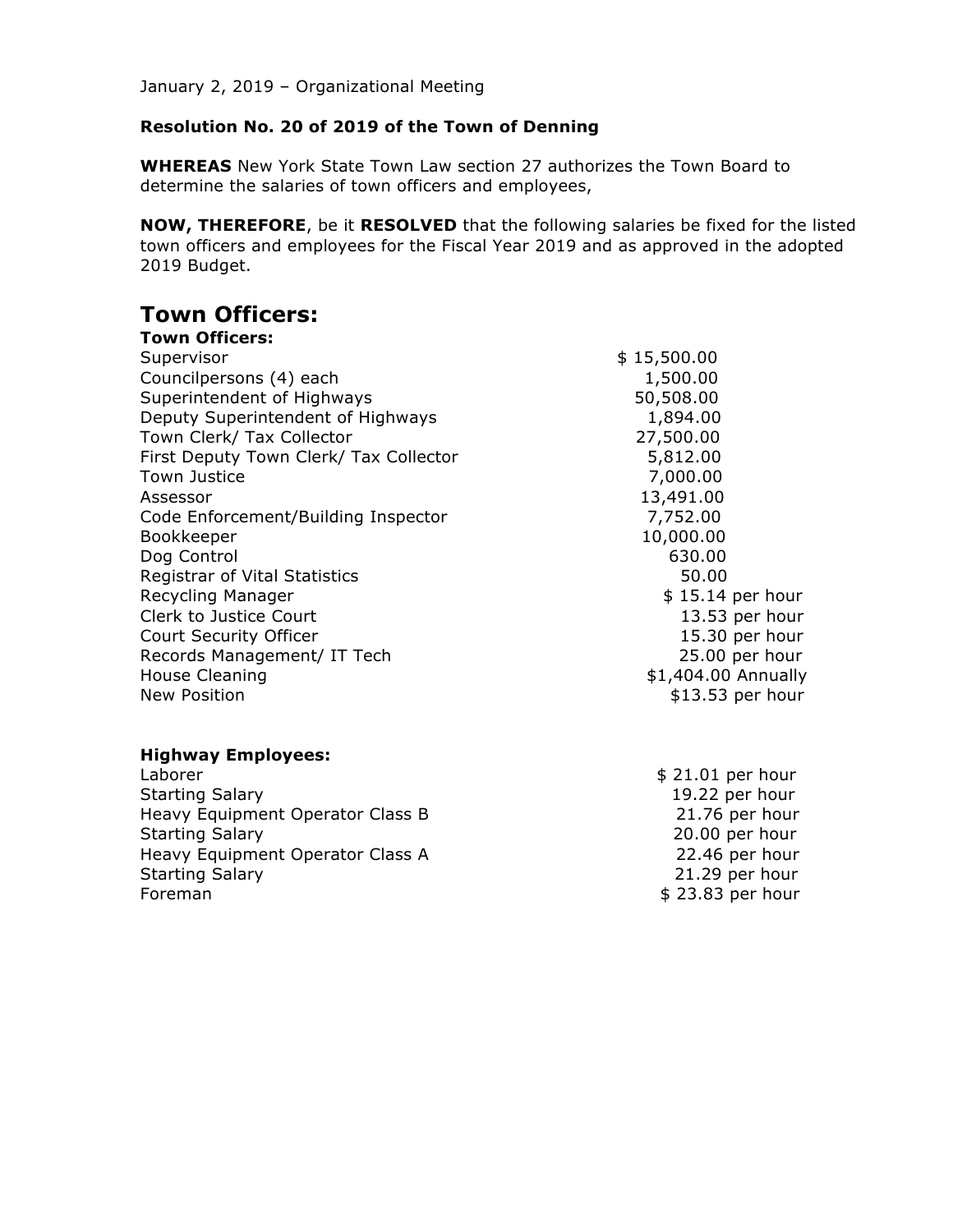# **Resolution No. 21 of 2019 of the Town of Denning**

**WHEREAS** Public Officers Law section 11 (2) authorizes the Town Board to approve the procurement of a blanket undertaking from any duly authorized corporate surety covering Officers, Clerks and Employees of the Town, And

**WHEREAS** the Town Clerk / Tax Collector / Bookkeeper as well as any Officers and Employees of the Town of Denning will properly account for and pay over any and all monies received in the course of fulfilling Said person(s) duties.

**NOW, THEREFORE**, be it **RESOLVED** that the public officers bond issued by National Grange Mutual with coverage of \$10,000 for Public Officials and \$800,000 excess for Tax Collectors be procured from Mike Preis, Inc. at the annual premium of \$475.00 to be drawn from Unallocated Insurance.

(General Fund Appropriations Code A1910.4).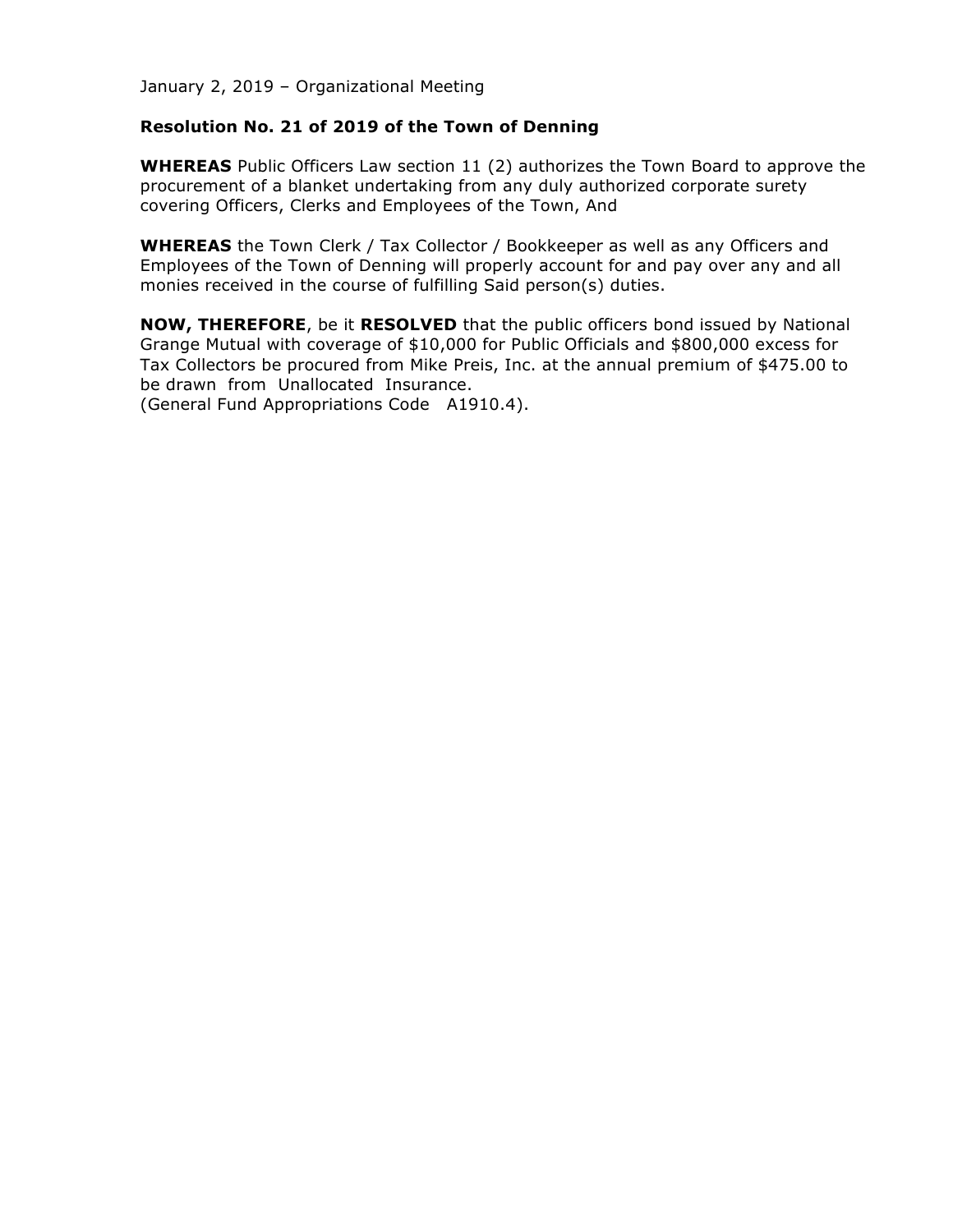#### **Resolution No. 22 of 2019 of the Town of Denning**

**WHEREAS** New York State has eliminated dog licensing responsibilities as of January 1, 2011 and

**WHEREAS** the Town is now required to set licensing fees and collect a fee for the New York State Animal Population Control Fund. And

**WHEREAS** many licenses are renewed by mail with its added cost.

**NOW THEREFORE BE IT RESOLVED** that **SAID** licensing fees shall include the \$1 and \$3.00 fee as required by New York State. And

**WHEREAS** New York State mandates a \$7.50 difference between the two licenses.

**NOW THEREFORE BE IT FURTHER RESOLVED** that the Town of Denning **HEREBY** sets the following dog licensing fees for the year 2019:

Spayed and Neutered fee \$5.00

Unaltered fee \$12.50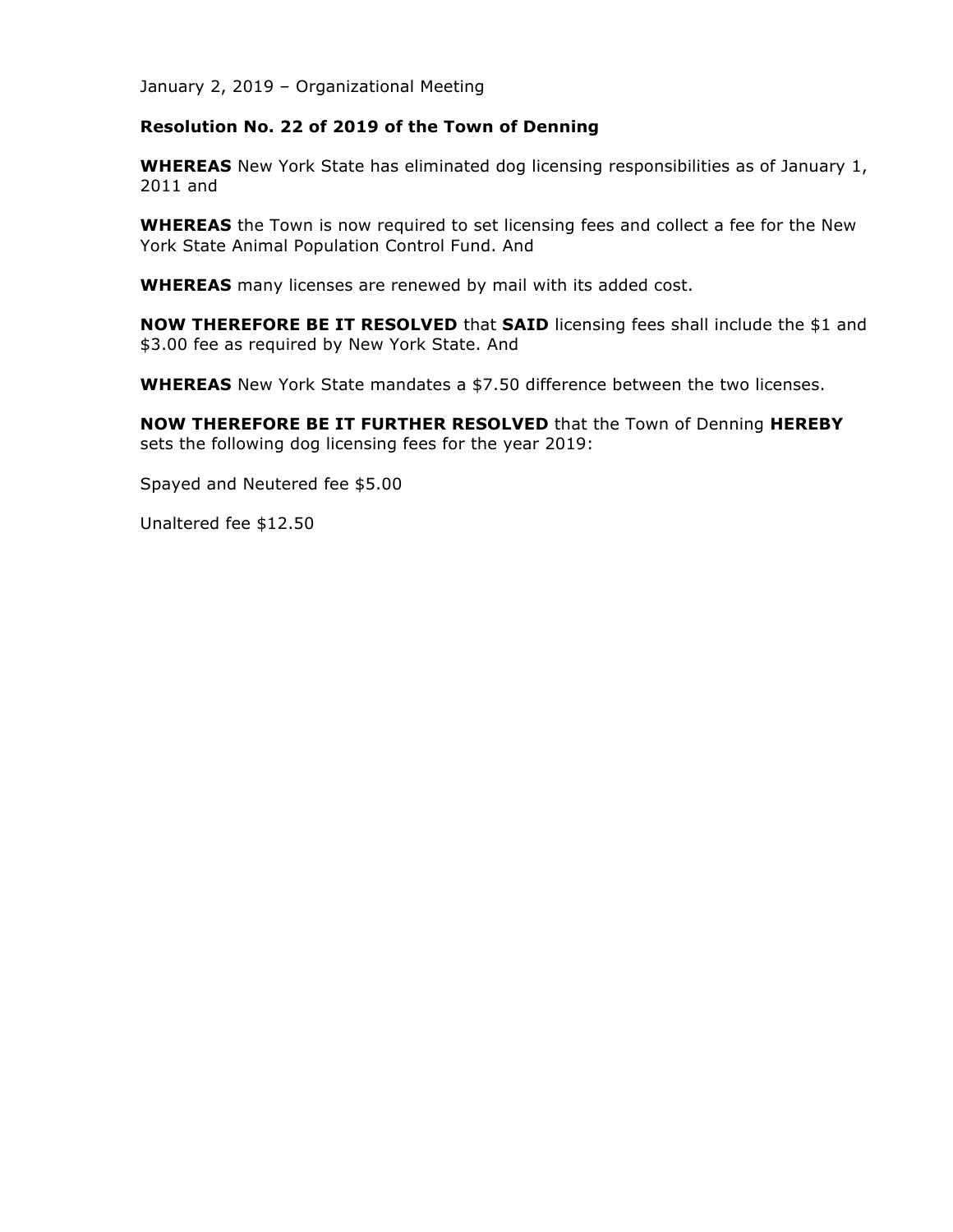# **Resolution No. 23 of 2019 of the Town of Denning**

**WHEREAS** the Town of Denning Town Board feels that a liaison to the Town's Planning Board is a benefit to the Town as a Whole,

**NOW THEREFORE BE IT FURTHER RESOLVED** that Councilman Mike Dean be re-appointed SAID liaison to the Denning Planning Board.